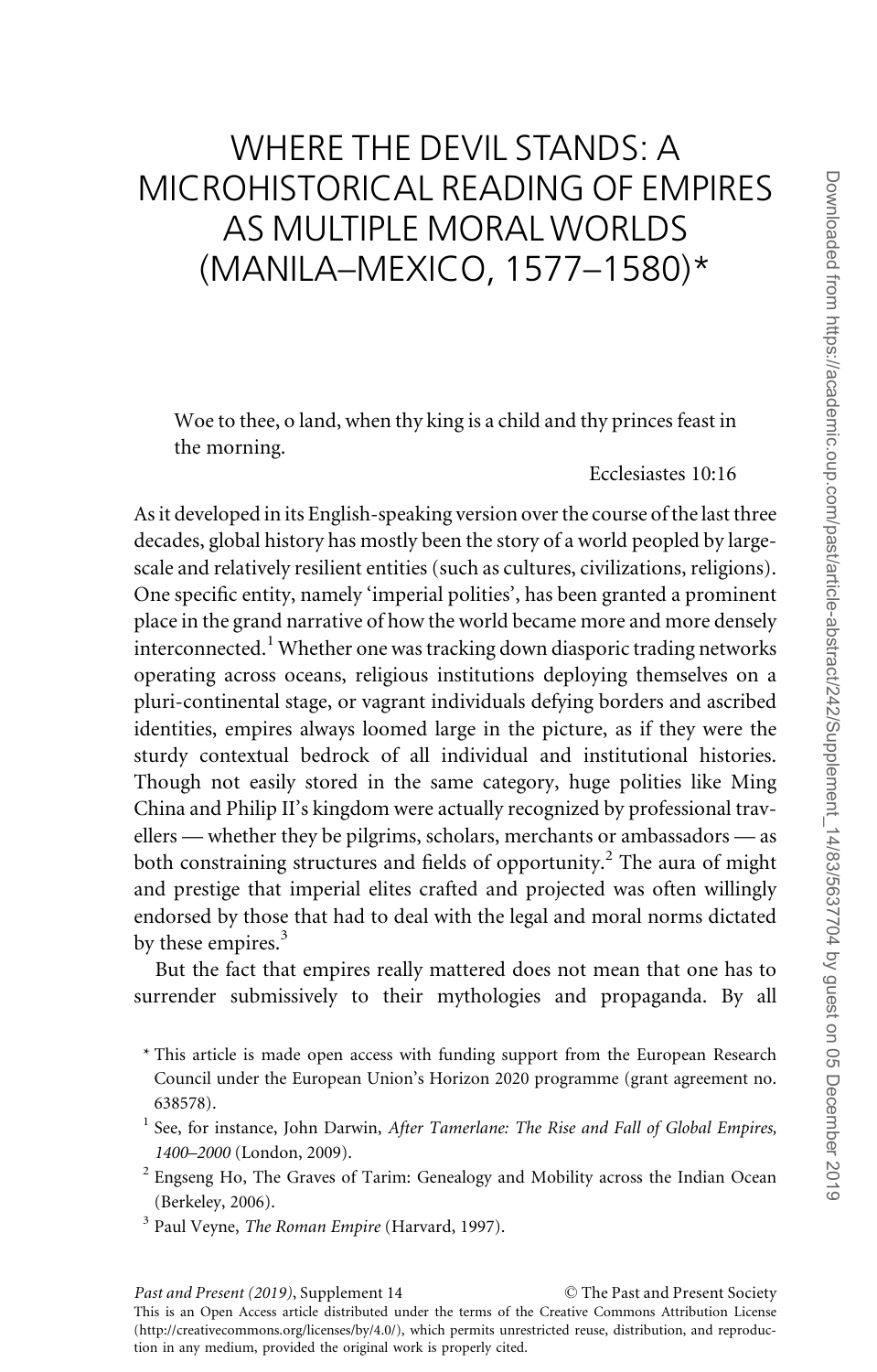standards, early modern imperial polities were far less administratively centralized and culturally homogeneous or religiously harmonious than they were willing, or even able, to acknowledge,  $4$  all the more so when — as happened with the Hispanic monarchy by the late sixteenth century — they stretched from the Americas to south-east Asia and involved the uneasy collaboration of a host of agents from highly different social and linguistic backgrounds. What a microhistorical approach may add to our understanding of imperial polities is not simply a better knowledge of how they operated locally, as if the issue at stake was to provide an already existing, yet disembodied grand narrative with lively, picturesque details. Practised as a form of ethnography, microhistory has less to do with the question of scale than with that of how multiple forms of life (Lebensformen) come to interact and interweave.<sup>5</sup> Seen from a microhistorical perspective, rooted in the extensive use of a given set of archival material and implemented through the careful scrutiny of the shifting yet specific ways in which each and every actor saw the worlds he inhabited and envisioned the possibilities of transforming them, imperial polities no longer look like the Leviathans their dignitaries pretended them to be, nor do their overseas outposts continue to resemble radiating centres of a self-confident metropolitan high culture.

In microhistorical terms, case studies actually do not provide examples of already spelled-out general laws, nor do they pile up or conflate in order to fill an overall, abstract explanatory pattern with facts and stories. As Jean-Claude Passeron and Jacques Revel aptly put it, the 'case' under scrutiny is never only the symptom of a regularity from which it departs only to a limited and measurable extent: its heuristic value rather lies in the way 'it stops the planned course of a descriptive, argumentative or prescriptive discourse . . . the case is something else, and something more than an ''example''; at the beginning, it does not exemplify anything, neither an already known type nor a previous certainty'.<sup>6</sup> This article argues that empires are precisely such a type of planned, self-contained explanatory discourse, and that only by way of an ethnographical-style case study may one halt this discourse in order to reach out to and reveal what it suppresses — namely the straddling and clashing of conflicting moral, political and cultural worlds embodied by polyvalent actors and played out on ever-shifting local, spatial-cum-social

<sup>&</sup>lt;sup>4</sup> Frederick Cooper and Jane Burbank, Empires in World History: Power and the Politics of Difference (Princeton, 2011).

<sup>&</sup>lt;sup>5</sup> Edoardo Grendi, In altri termini: Etnografia e storia di una società di antico regime, ed. Osvaldo Raggio and Angelo Torre ([Milan], 2004).

<sup>&</sup>lt;sup>6</sup> Jean-Claude Passeron and Jacques Revel, 'Penser par cas: raisonner à partir de singularités', in Jean-Claude Passeron and Jacques Revel (eds.), Penser par cas (Paris, 2005), 18.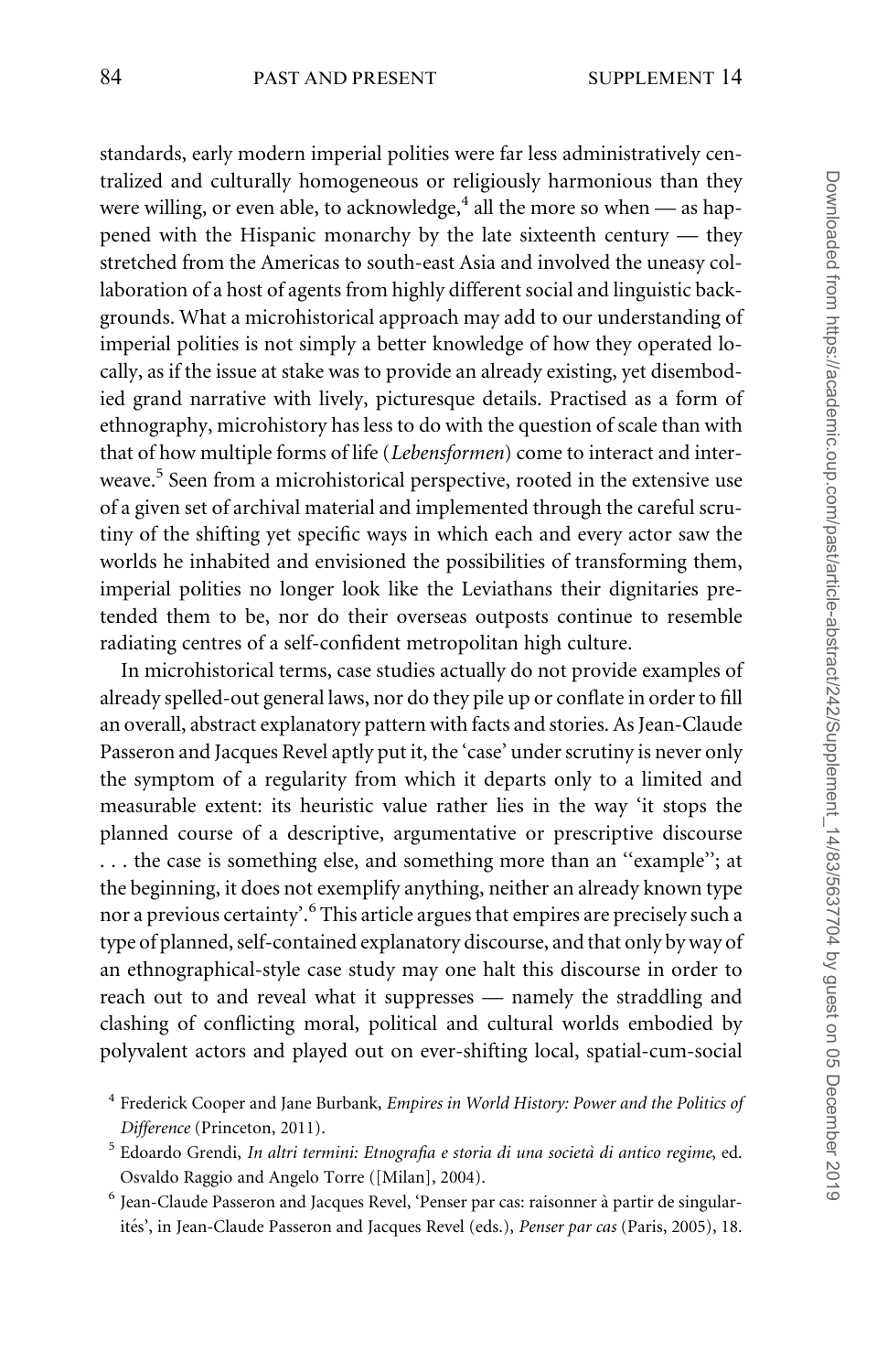stages.<sup>7</sup> In order both to escape the grips of the Eurocentric grand narrative of the irresistible westernization of the world and to uncover the plurality of the lived experiences of empires, it draws on the close study of an apparently insignificant affair that took place by the late 1570s in the so-called Spanish Philippines.<sup>8</sup> Knowing in minute detail what went on in the shacks and along the back-alleys of an out-of-the-way frontier-settlement of the Hispanic monarchy almost half a millennium ago assuredly will not change the canonical causalities and chronologies of universal history. But it may well, to use Paul Veyne's alternative definition of generalization, 'lengthen the historian's questionnaire<sup>'9</sup> in most unexpected and productive ways.

## I

On 29 May 1577, in one of the large audience rooms of the governor's mansion, located just below the old Saint John blockhouse, in Manila's southern sea-watching district, Diego Hernández de Ávila was compelled to testify, or rather, as the Inquisition procedural code put it, to 'confess'. What he was accused of by the man facing him — Governor Francisco de Sande — was no small offence, since he had come under strong suspicion of spreading 'malevolent rumours' (murmuraciones) sullying the governor's reputation and, by implication, weakening the Crown's authority in this faraway and hard-won outpost of King Philip the Second's pluri-continental empire.<sup>10</sup> In the following weeks, three more people were indicted by Francisco de Sande: the cooper Juan Gutiérrez Cortés, on the grounds of 'spreading false rumours', and two Cebu-born native women, Inés Sinapas and Beatriz, for engaging in 'sorcery' (hechicería).<sup>11</sup> To understand better what this case was all about, one has to go back in time, and to switch the background from the bustling city of Manila to the remote town of Santísimo Nombre de Jesús, located on Cebu's east coast. In this out-of-the-way settlement lived no more than eighty Spaniards, including some thirty encomenderos who, as a

 $<sup>7</sup>$  The theoretical and methodological requirements of this approach are detailed in the</sup> introduction and opening chapter of Romain Bertrand, L'Histoire à parts égales: récits d'une rencontre Orient-Occident (XVIe-XVII<sup>e</sup> siècle) (Paris, 2011).

 $8$  The in-depth study of this affair is to be found in Romain Bertrand, Le Long remords de la conquête: Manille–Mexico–Madrid: l'affaire Diego de Ávila (1577–1580) (Paris, 2015).

<sup>&</sup>lt;sup>9</sup> Paul Veyne, Writing History: Essay on Epistemology (Oxford, 1984; first pubd 1978).

<sup>&</sup>lt;sup>10</sup> After the 'Union of the Crowns' of Spain and Portugal in 1578, Philip the Second reigned over a vast network of forts, trading outposts, walled settlements and agricultural domains spread in the Americas and along the coasts of Asia and Africa.

<sup>&</sup>lt;sup>11</sup> Archivo General de la Nación, Mexico City (hereafter AGN), Inq. 131, exp. 10, fos. 193<sup>v</sup>-194<sup>r</sup>, Confession of D. Hernández de Ávila, Manila, 29 May 1577.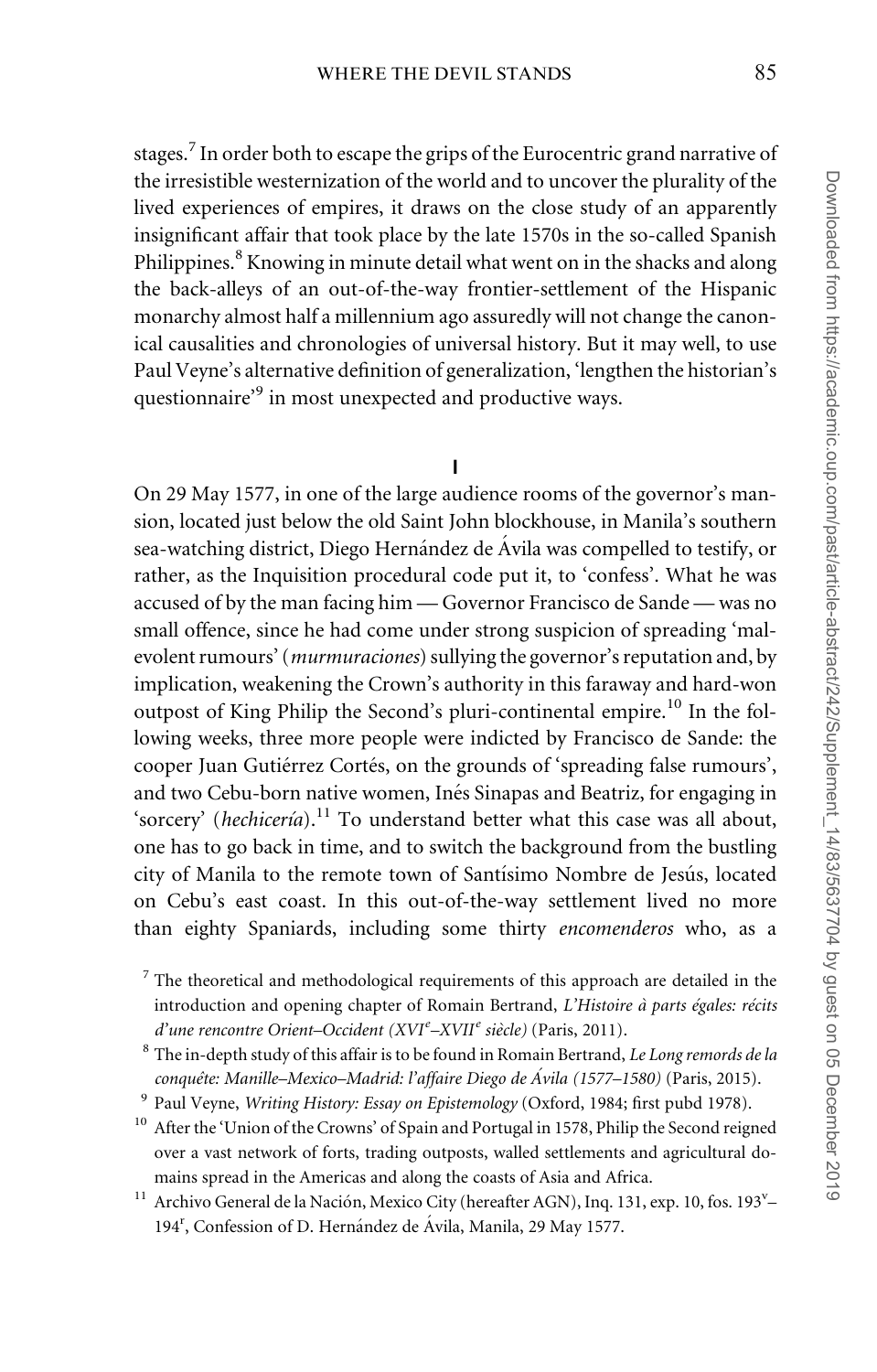reward for their military deeds at the time of the 'pacification' of the island, had been granted the right to levy tribute and to exact corvée labour from the surrounding Indian villages. $12$ 

Andrés de Villalobos was one of the most powerful of these encomenderos. Having served, in 1565–9, in the infantry company of the field commander Martín de Goyti, who earned fame by leading the assaults on the city of Maynilad in 1571, Villalobos was granted the right to levy tribute from some four thousand Indians living on the adjacent islands of Negros and Capul.<sup>13</sup> An absentee landlord, he inhabited a large palm-roofed house, built on stilts, on the outskirts of Santísimo Nombre de Jesús, owned two slave women, and kept several servants (criados). By early April 1577, it was precisely toward Villalobos's mansion that the prior of the local Augustinian convent, Friar Alonso Gutiérrez, was heading hastily, accompanied by his pupil Diego de Ávila. Fr Gutiérrez had been called up by one of the neighbours of Villalobos because the latter and his wife had 'gone crazy by way of an evil spell' (locos enhechizados). As soon as he arrived on the spot, Fr Gutiérrez ordered both the slaves and the servants to dig under the house in order to make sure that 'an evil thing was not hidden there that may have been the source of the infection'. Diego took part in the search, but was suddenly 'struck by craziness', and fainted. Fr Gutiérrez brought him back immediately to the convent, shaved his head, and massaged it with 'Castilian vinegar'. As soon as he recovered, Diego 'expelled through one of his nostrils a small tin duck no larger than a chick-pea'. Now fully convinced that the forces of evil had been unleashed in Villalobos's mansion, Fr Gutiérrez hurried back to the place, and once there, roughly questioned one of the house slaves, a woman in her thirties bearing the Christian name of Inés. The latter soon confessed that she was the one who did cast the spell, and that for that purpose she had used a 'livid ointment' that she had kept in 'a glazed earthenware salt-cellar like those crafted by the Sangleyes [the Chinese of Manila's outlying district]'.<sup>14</sup> She also

- <sup>12</sup> Archivo General de Indias (hereafter AGI), Pat. 23, R 9, *Tratado de las Yslas Philipinas* by Miguel de Loarca, Manila, June 1582, in Emma Helen Blair and James Alexander Robertson (eds.), The Philippine Islands, 1493–1898 (Cleveland, 1903–7), v, 27, section 1; AGI, Fil. 339, L.2, fos. 50<sup>v</sup>-51<sup>r</sup>, Granting of the title of city to the village of Santísimo Nombre de Jesús, Aranjuez, 27 April 1594.
- <sup>13</sup> AGI, Contad. 1199-B, L.2, fos. 731<sup>r</sup>-732<sup>r</sup>, List of men of war on the payroll of Martín de Goyti's company, Rio de Panay, 29 July 1569; AGI, Pat. 24, R 19, fos. 5<sup>r</sup>, 6<sup>r</sup>, 35<sup>r</sup>, Listing of the encomiendas de yndios in Cebu, Panay, etc. granted by M. L. de Legazpi, G. de Lavezaris and F. de Sande, 2 June 1576.
- $14$  At the time of the conquest of Manila, in 1571, several Chinese families already lived on the outskirts of raja Sulayman's capital. By the mid 1570s, their number had increased to several hundreds and they had become the main suppliers of meat and rice for the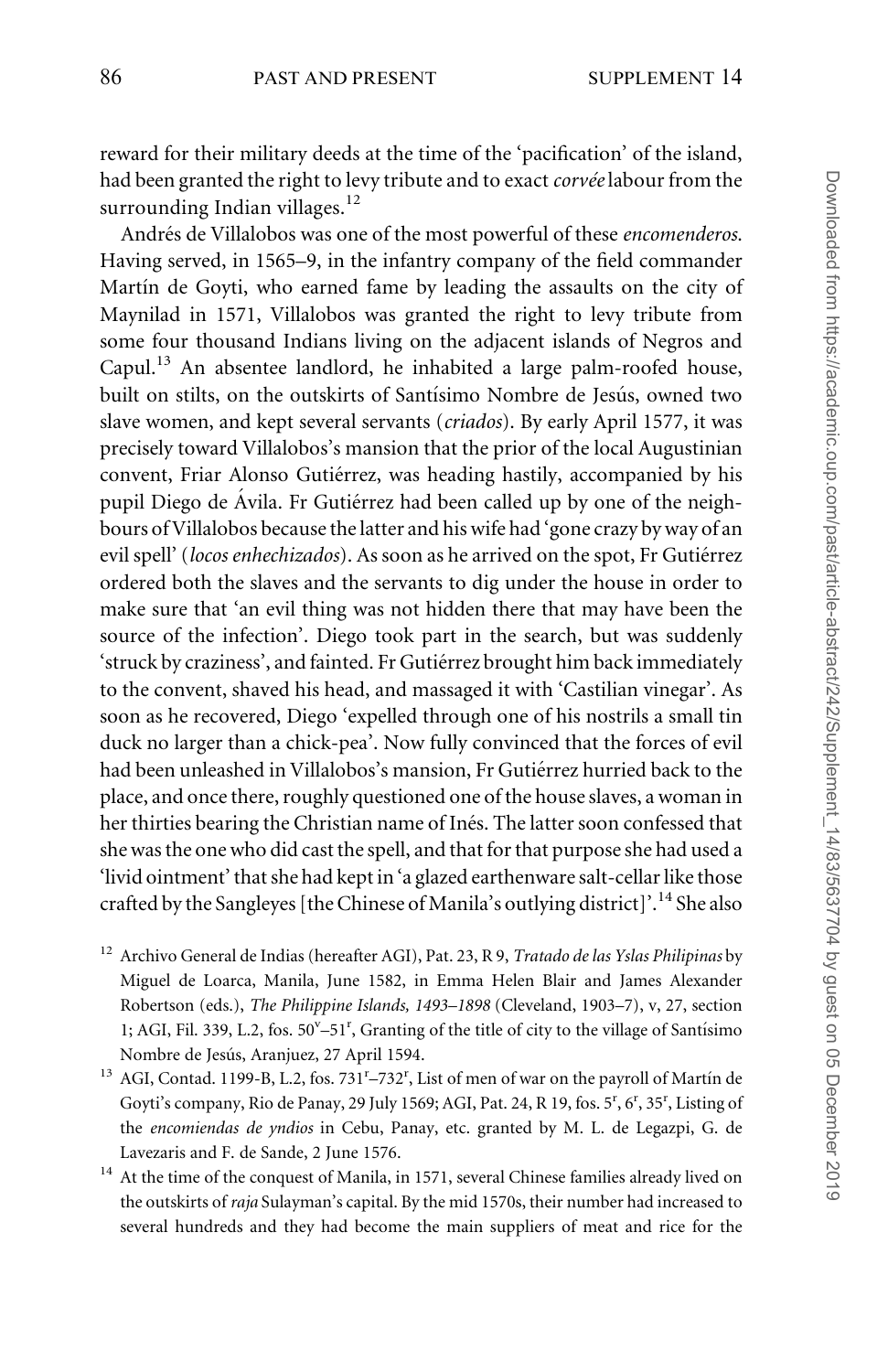admitted to being in possession of the antidote, to know 'an oil kept in a phial and some seeds kept in a purse, the latter looking like those of the benzoin [tree] (camangian)'. Fr Gutiérrez commanded her to cure Villalobos and his wife. Under the careful watch of Benito de la Cerda, an *encomendero* acting as Fr Gutiérrez's assistant, Inés obeyed docilely: she smoothed the oil on the victims' wrists and burned the benzoin seeds the way one would do with incense sticks. Villalobos and his wife came back to their senses.<sup>15</sup>

The case could have been closed at this point, all the more so since what Fr Gutiérrez had been dealing with so far was not *brujería*, witchcraft in the sense of a contract struck with the Devil, but mere hechicería, sorcery in the sense of the healer's art of making poisons and remedies.<sup>16</sup> Cases of this kind were not unheard of in Cebu. For instance, in January 1567, Miguel López de Legazpi — the commander-in-chief (adelantado) of the Spanish armada that took possession of the island — had an Indian woman tortured and quartered to death because she had fallen under suspicion of having sold poisoned food and palm wine to the undernourished soldiers. As a warning to her fellow countrymen, her dislocated limbs were scattered along the path leading from the camp to the closest village.<sup>17</sup> Since she was a slave and Fr Gutiérrez was the highest religious judicial authority around, Inés could have been castigated in the same way without anybody starting an inquiry. But the prior decided to push the case further and to hear testimonies. On 16 April 1577, he questioned Diego de Ávila about 'what he had seen while he was in a state of craziness'. Diego answered that he had seen 'many devils, and among them [the two Indian slaves of Villalobos], and he also said that he had seen the ointment being prepared by making use of many kinds of snakes [and] that

Spanish population. By late 1581, a new district, called the Parían, was built for them on the orders of Governor G. Ronquillo de Peñalosa, see Manel Ollé, 'Interacción y conflicto en el Parían de Manila', *Illes i Imperis* (2008), 10–11, <[https://www.raco.cat/index.php/](https://www.raco.cat/index.php/IllesImperis/article/view/262123) [IllesImperis/article/view/262123](https://www.raco.cat/index.php/IllesImperis/article/view/262123)> (accessed 25 June 2019). Less well known is the fact that there was also a Chinese district — *barrio de los Chinos* — adjacent to Santísimo Nombre de Jesús, inhabited by some two hundred people by the early 1590s, see Pedro Chirino, Relación de las Islas Filipinas y de lo que en ellas han trabajado los padres de la Compañía de Jesús, (Manila, 1890, first pubd 1604), xxiii, 84-5.

<sup>&</sup>lt;sup>15</sup> AGN, Inq. 131, exp. 10, fos. 176<sup>r</sup>-<sup>v</sup>, 180<sup>v</sup>, Preliminary statement by Fr A. Gutiérrez, Santísimo Nombre de Jesús, 2 March 1577.

<sup>&</sup>lt;sup>16</sup> Julio Caro Baroja, *Las brujas y su mundo* (Madrid, 1997) (1961), 112.

 $17$  AGI, Pat. 23, R 22, Relación muy circunstanciada de lo ocurrido en el Real y Campo de la Isla de Zebú de las Filipinas, July 1567, in Patricio Hidalgo Nuchera, Los primeros de Filipinas: Crónicas de la Conquista del Archipiélago (Madrid, 1995), doc. 30, p. 259. This relación is usually attributed to M. L. de Legazpi.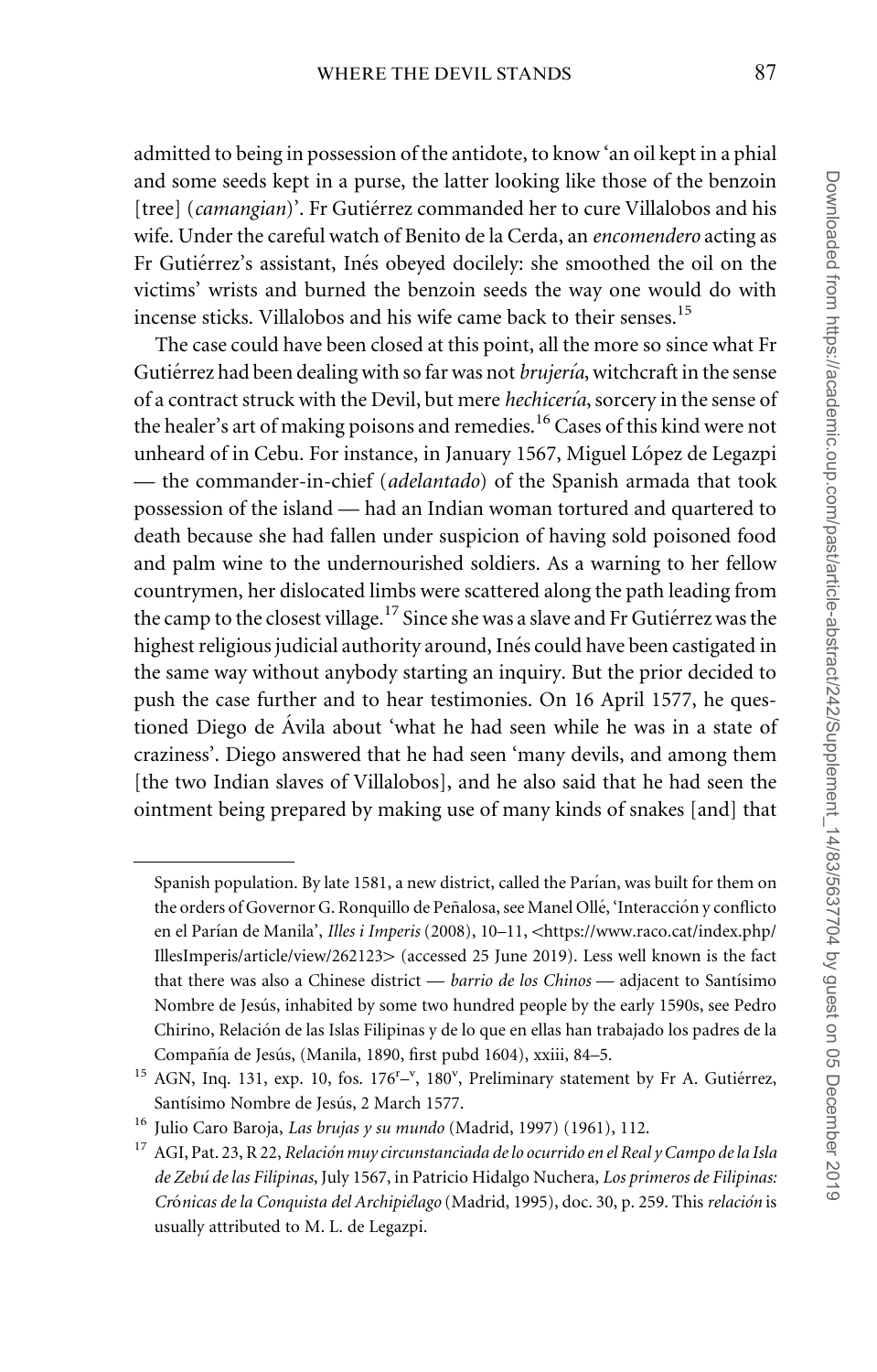sometimes [the devils and the witches] did throw bewitched things (hechizos) from the air'.<sup>18</sup> With the mention of the *diablos*, one was not dealing any more with wicked herbalists, but with true witches. Fr Gutiérrez therefore decided to lock up the two Indian women, Inés and Beatriz. But since, as he lamented, he lacked both a jail and a jailer, he had no choice but to remit both the accused and the affair to a higher authority, namely to Governor Francisco de Sande. A month later, by the end of May, the governor launched his own investigation.

In the meantime, something unexpected had occurred: whereas he was deemed a victim of Inés's charms by Fr Gutiérrez, Diego de Ávila was now considered a suspect by Francisco de Sande. By the end of the trial, in June 1577, Diego was even sentenced to an incredibly harsh punishment. First, he was to be paraded around the streets and public squares of Manila 'for his shame, with the pointed hat [of those condemned by the Inquisition, the carocha] and covered with feathers'. Secondly, he had to serve ten years on the king's galleys. Due to storms, privateers and diseases, a strongly built adult man could not expect to survive more than four years on the galleys, whether the latter cruised the Caribbean Sea or the Mediterranean Sea.<sup>19</sup> In Diego's case, the governor's verdict amounted to an immediate death sentence, because Diego was still a muchacho. At the time the trial took place, he was no more than 11 years old. This made the governor's decision peculiarly unusual, for according to the Inquisition code, those who had not yet turned 14 were regarded, judicially speaking, as minors, since 'their reason (juicio) was not yet fully formed'. Not only were they not allowed to testify against someone accused of a 'crime against the Faith', but they could also not testify against themselves — which basically meant that they could not be sentenced, since the inquisitorial judicial machinery was based on the extraction of confession.<sup>20</sup> Why, then, did Governor Francisco de Sande, the most powerful magistrate of the Spanish Philippines, who also happened to be an expert

- <sup>18</sup> AGN, Inq. 131, exp. 10, fo. 182<sup>r</sup>, Testimony of D. Hernández de Ávila, Santísimo Nombre de Jesús, 16 April 1577.
- <sup>19</sup> Archivo Histórico Nacional, Madrid (hereafter AHN), Inq., L.1047, fo. 253<sup>v</sup>, Inquisitor A. F. Bonilla to the Suprema, Mexico, 4 April 1574.
- <sup>20</sup> See, for instance, Cesare Carena, Tractatvs de officio Sanctissimae Inqvisitionis et modo procedendi in cavsis fidei (Lyon, 1649), III.5, section 10, p. 347 (quia impuberes regulariter lubricum habent consilium, quia aetas illa facilis est ad mentiendum); and Pedro Murillo Velarde, Curso de Derecho Canónico Hispano e Indiano, ed. Alberto Carillo Cazares, (Zamora, Mexico, 2004; first pubd 1743), iv, V.23, pp. 258–9. In 1610, when the Logroño witch trials finally came to an end, one of the three Inquisition judges, don Alonzo de Salazar y Frías, refused to endorse the final sentence because, as he publicly stated, he did not believe a single word of the accusations and confessions uttered by the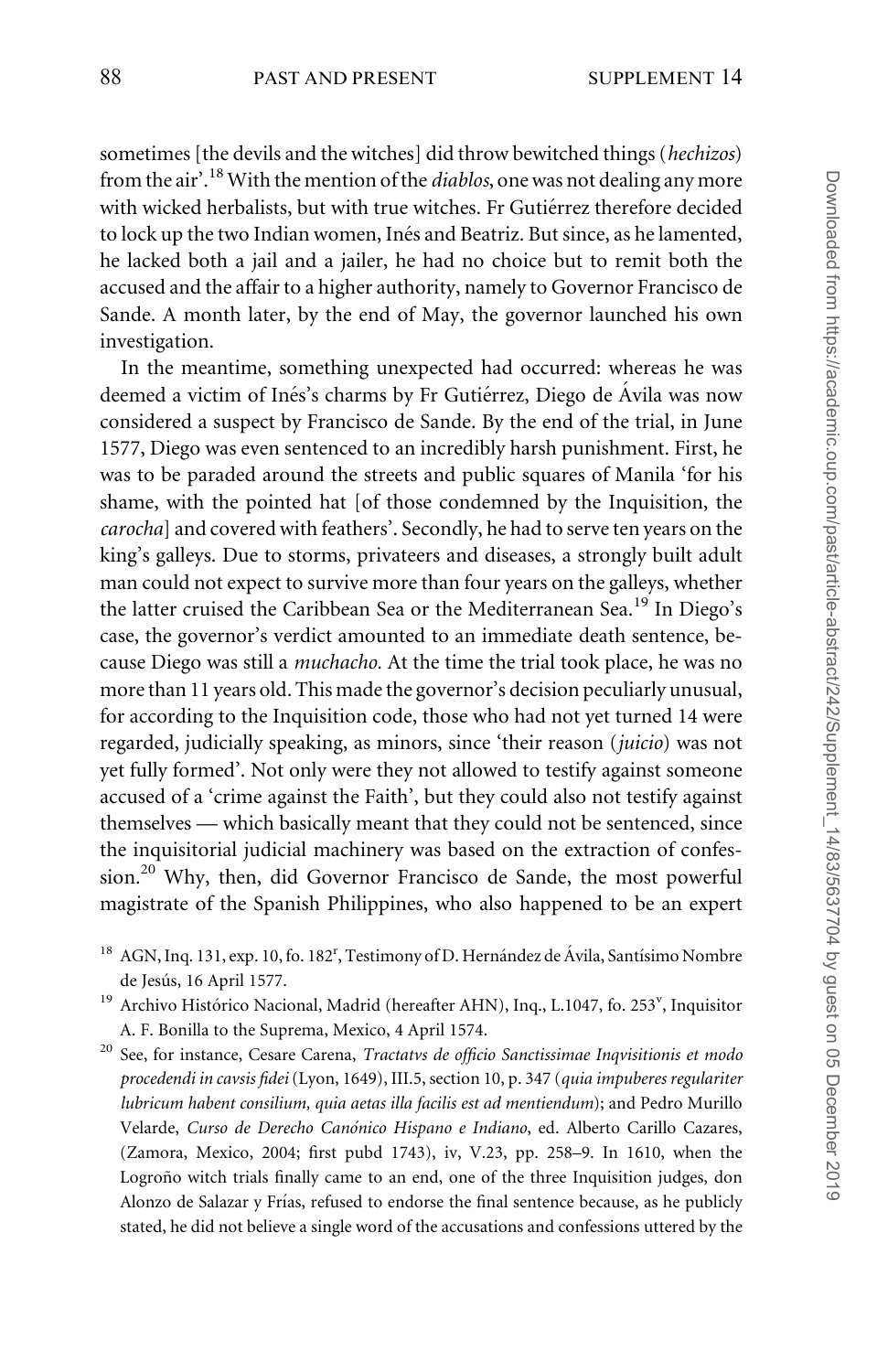lawyer trained for years in legal subtleties in the best of Spain's universities,  $^{21}$ spend almost two months prosecuting an 11-year-old boy in blatant contradiction of the most basic legal rules?

The governor's relentlessness almost certainly had to do with the evolving narrative of Diego's 'craziness'. Indeed, between the time he left Cebu and the moment he reached Manila, the boy's version of what happened to him had changed dramatically. As he confidently told a mistrustful Sande, he had not fainted, but 'died', then travelled to Heaven, to the Earthly Paradise, to the Limbo and to Hell, only to 'resurrect' and find himself lying in bed in a convent's cell. While he was away on his supernatural journey, he saw

all the witches walking in the air, higher than the roofs of houses, [in] company of the devils who were in great numbers and who escorted them while making them dance in the air . . . and [he saw] the witches worshipping the Devil and having carnal intercourse with the devils and mating many black devils, [for] the latter had bodies similar to those of black men, with two horns like those of a he-goat, and they had a tail without bristles, made of shells [and at the end of their tails they had] a bell that kept ringing, like those of the mules of Mexico's surroundings, and the devils had bulging eyes and toe and hand nails one palm long.<sup>22</sup>

The best was yet to come. The story went that the devils started conversing with Diego, trying to lure him away from the love of the Lord. Soon they told him that 'they were expecting sooner rather than later the arrival of a governor of this land, and that they had prepared a room and a seat for him because he showed no respect whatsoever to the friars nor to anybody else, and they named women with whom he acted in an improper way, and they kept saying many other things [about this governor], saying that they had sentenced him [to Hell] because of all he had done'.<sup>23</sup> However, it was not just the prophetical narrative of his impending damnation that so infuriated the governor, but the fact that, authenticated by the friars who found Diego's

niños y menores: see J. C. Baroja, El Señor Inquisidor y otras vidas por oficio (Madrid, 1968), 41.

<sup>&</sup>lt;sup>21</sup> Sande also knew perfectly well the Inquisition's procedures, since he had acted from October 1572 to August 1574 as a consultor — an expert in jurisprudence matters — for the Holy Office Tribunal in Mexico: see Edmundo O'Gorman (ed.), Libro primero de votos de la Inquisición de México, 1573-1600 (Mexico, 1949), 2-50.

<sup>&</sup>lt;sup>22</sup> AGN, Inq. 131, exp. 10, fos. 194<sup>r</sup>-196<sup>v</sup>, Confession of D. Hernández, Manila, 29 May 1577.

 $23$  Ibid.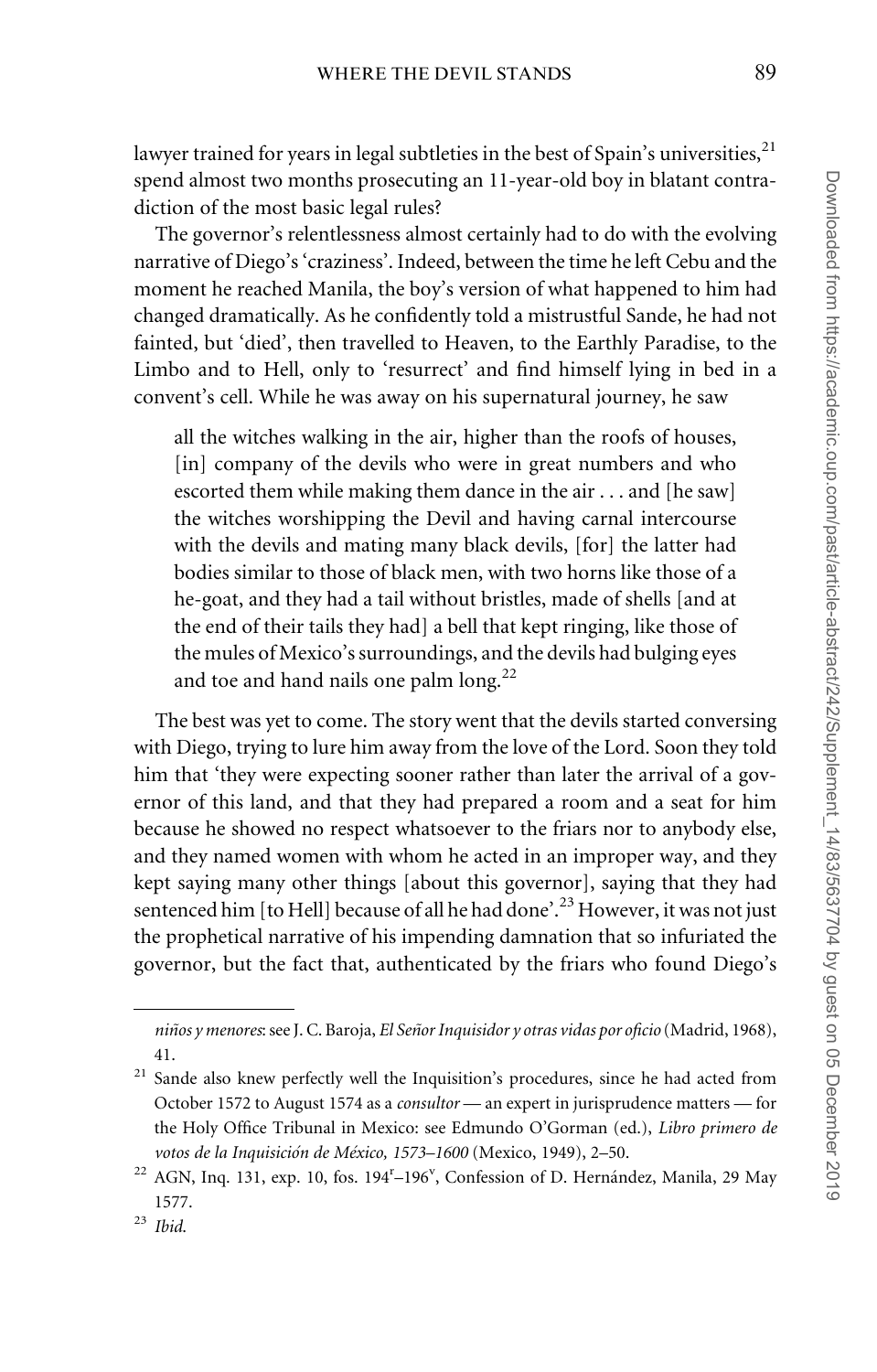depiction of supernatural places 'most faithful to the Holy Scriptures', it had already become public knowledge in Manila. Among those who were summoned to testify under the suspicion of having heard complacently, if not spread, the 'lies' of Diego, were prominent members of Manila's economic and political close-knit elite, like the members of the municipal council (regidores) Juan de Argumedo and Francisco Bañol, or the city judge (alcalde ordinario) Hernán Ramírez Plata. Francisco de Sande's fear of becoming the laughing stock of local gossips is worth a sociological rather than a psychological explanation. In late sixteenth-century Spain and the Americas, 'honour' (honra) was of paramount importance to the exercise of power. Someone whose reputation could be stained over and again by means of hearsay or spiteful lampoons was quickly deemed impotent. The question was not whether what your enemies told about you was trustworthy, but what would people think of you if you left the offence unavenged. $^{24}$ 

For Francisco de Sande, the issue of his reputation was all the more sensitive because since his arrival in the Philippines, in 1575, he had engaged in a harsh conflict with the veterans of the conquest. Styling himself as a *letrado* an intransigent law graduate in the service of the Crown — he had tried to curb the power of the conquistadors by any means at his disposal. He had gone as far as depriving some, such as the *factor* Andrés de Mirandaola, the treasurer Salvador de Aldave and the public accountant Andrés Cáuchela, of their encomiendas, while imposing heavy fines on others (like Captain Juan Maldonado del Castillo) on charges of the mismanagement of public funds.<sup>25</sup> By vociferously insulting those who dared to challenge his orders, Sande also earned himself a terrible reputation. Once, as he was addressing the senior soldiers of Manila, he 'called some Jews, and others drunkards, shake-rags, and rascals'.<sup>26</sup> On another occasion, he tore apart one of the royal banners brought from Mexico in 1565 in order to craft himself a ship's flag, purportedly in order to 'disparage and humiliate' those who had fought side by side

- $24$  On the role of rumours and lampoons in the political fabric of the Spanish monarchy, see Antonio Castillo Gómez, '"Amanecieron en todas las partes publicas": Un viaje al país de las denuncias', in Antonio Castillo Gómez (ed.), Escribir y leer en el siglo de Cervantes (Barcelona, 1999), 143-91; and Natalia Silva Prada, 'Cultura política tradicional y opinión crítica: los rumores y pasquines iberoamericanos de los siglos XVI a XVIII', in Natalia Silva Prada and Riccardo Forte Veronese (eds.), Tradición y modernidad en la historia de la cultura política: España e Hispanoamérica (siglos XVI–XX) (Mexico, 2009), 89–143.
- $^{25}$  AGI, Pat. 24, R 35, fo. 17<sup>r</sup>, Decrees taken by F. de Sande regarding Royal Officers, Manila, 16 May 1576; AGI, Pat. 24, R 40, fo. 6<sup>r</sup>, F. de Sande to the king, Manila, 8 June 1577.
- <sup>26</sup> AGI, Fil. 34, N 22, fo. 1<sup>v</sup>, Juan Maldonado, Juan de Morónes, Pedro de Chaves and Francisco Chacón to the Viceroy M. Enríquez, Manila, 4 June 1577.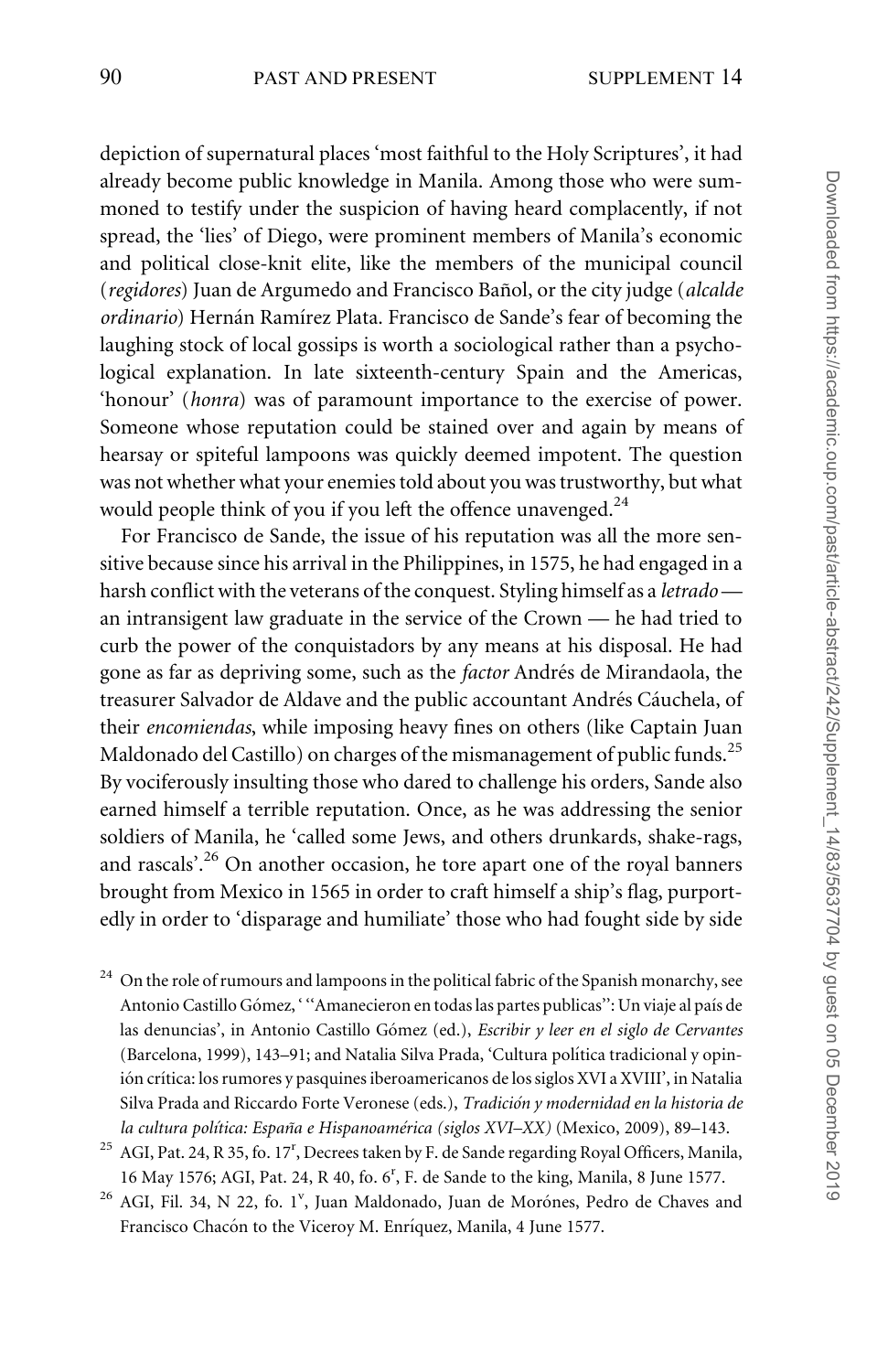with Legazpi.<sup>27</sup> No wonder, then, that the governor may have feared in earnest that the rumour of his damnation, once recounted by young Diego, would quickly spread among rank-and-file soldiers. Most of the latter — who were forbidden to leave the Philippines even after they were released from military service — had a hard time making ends meet. Living miserable lives in shaky rattan huts, they deeply resented any display of wealth and proprietary rights by Manila's worthies and had a flickering sense of loyalty to the Crown, hence were prone to deride power-holders.<sup>28</sup> Diego's narrative flew uncontrollably from one place to another — from the cells of the Augustinian convent of Cebu to the entry porch of Manila's municipal council. To his embarrassment, the governor learnt that the rumour had even penetrated his own mansion, since his page boys testified that when he visited the governor in company of Fr Gutiérrez, Diego went down to the kitchen and told all those present the whole story of his supernatural journey.<sup>29</sup>

However, the veterans of the conquest were not the sole social enemies that the governor was bent on chastising for the part they had played in the spread of Diego's tale. In Sande's mind the clerics, who at the time were all members of the Order of Saint Augustine,<sup>30</sup> were the real plotters. If Diego's depiction of Hell and Heaven was so conspicuously unremarkable, with horned and clawed devils looking like 'black men',<sup>31</sup> damned souls tormented by way of 'incandescent iron sticks', 'the tree of Life and the forbidden tree', this was precisely because he had been steeped in orthodox Christian imagery while living inside a convent.<sup>32</sup> Born in Mexico the youngest son of 'one of the most

- $^{27}$  AGI, Fil. 34, N 27, fo. 2<sup>v</sup>, Guido de Lavezaris to the king, Manila, 27 July 1578.
- <sup>28</sup> On 'poor soldiers' who sustained themselves only thanks to monthly public food grants, see AGI, Contad. 1200, fos. 212<sup>r</sup>, 221<sup>r</sup>, 230<sup>v</sup>, 234<sup>v</sup>, 241<sup>r</sup>, 245<sup>r</sup>, List of soldados pobres a quien se da ración, 1576. On the critical issue of the decreasing commitment of these men to the upholding of the Crown's interests, see AGI, Fil. 77, N 1, fos. 7<sup>v</sup>-8<sup>r</sup>, VI.1, Memorandum of the issues raised by the Junta Universal held in Manila, 19 April 1586.
- <sup>29</sup> AGN, Inq. 131, exp. 10, fo. 218<sup>v</sup>, fo. 220<sup>v</sup>, Testimonies of Diego López Pilo and Rafael Mantilla, Manila, 2 June 1577.
- $^{\rm 30}$  The Franciscans did not settle in the Philippines until 1578, and the first bishop of Manila, the Dominican Domingo de Salazar, did not reach the city until 1581.
- $31$  On the representation of *diablos* as negros see, for instance, Javier Ayala Calderón, El diablo en la Nueva España: Visiones y representaciones en documentos novohispanos de los siglos XVI y XVII (Guanajuato, 2010), 184–5; and Úrsula Camba Ludlow, Imaginarios ambiguos, realidades contradictorias: Conductas y representaciones de los negros y mulatos novohispanos, siglos XVI y XVII (Mexico, 2008), 145–9.
- <sup>32</sup> By the end of the sixteenth century, millennial and mystical reversals of asymmetric power relationships through visions and revelations — oneiric revenges of the weak, as they were formerly called by Marxist historians — were a common thing among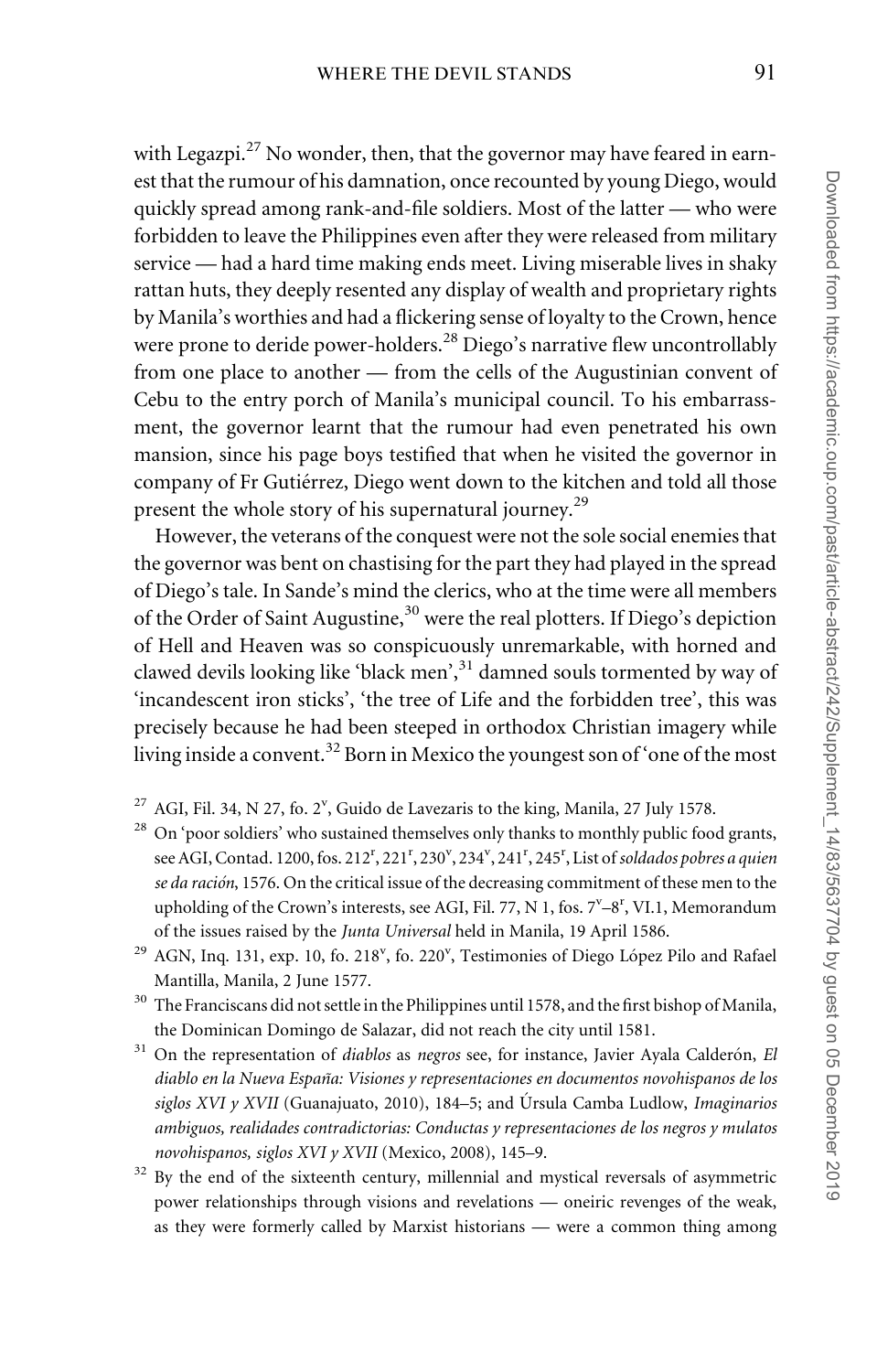famous and ancient conquistadors' of the city, $33$  Diego became fatherless while still a small boy. His mother, Isabel de Arias, remarried a man of Portuguese origin named Juan Rodríguez de Aguirre and decided to send her three sons to the Philippines so that her brother, Fr Alonso Jiménez, could take charge of their education. $34$  One of Diego's elder brothers died upon reaching Manila, in 1575, while the other, Juan, became a novice, and later on a soldier.<sup>35</sup> The boys were therefore raised behind the convent's white walls by their maternal uncle, Fr Jiménez, who died in the early months of 1577, just before the whole witches' story began.<sup>36</sup> Now, as he makes crystal clear in a letter he sent with the whole case file to the Inquisition Tribunal in Mexico City, Governor Francisco de Sande had a very low opinion of Fr Jiménez:

[Fr Alonso Jiménez] got impassioned when he preached and kept talking too much with the people, and was not happy with the way his fellow brothers lived, and he thought he was doing far better than them with regards to [the vow of] poverty, and once he told me

convent clerics and devout churchgoers. Diego's narrative of his supernatural travels therefore built upon a long tradition of Bible-inspired imaginary revolts. See, for instance, Miguel Avilés, Sueños ficticios y lucha ideológica en el Siglo de Oro (Madrid, 1981); and Richard Kagan, Lucrecia's Dream: Politics and Prophecy in Sixteenth-Century Spain (Berkeley, 1990).

 $33$  AGN, Inq. 131, exp. 10, fo. 174<sup>r</sup>, Life narrative of D. de Ávila as told to Inquisitor A. F. Bonilla, Mexico, 14 January 1580; AGI, Fil. 34, N 53, fos. 406<sup>r</sup>, 408<sup>r</sup>, 409<sup>v</sup>, Información de  $m$ éritos y servicios of Juan de Ávila, Manila-Mexico, 1580–1582.

<sup>&</sup>lt;sup>34</sup> What we know about the destinies of Diego's relatives in Mexico mostly comes from the testimonies garnered during the Inquisition trial of one of his stepbrothers, Luis de Sandoval, a goldsmith dealing in church ornaments who was accused by the local parish priest of practising alchemy and having struck a satanic deal with a 'familiar spirit': see AGN, Inq. 126, exp. 8, fos. 78<sup>v</sup>, 81<sup>r</sup>, 88<sup>r-v</sup>, Trial against L. de Sandoval, Mexico, 8–26 March 1586. Francisco de Sande states in a letter that when he was acting as the alcalde del crimen of the Audience of Mexico, he sentenced Diego's parents — I. de Arias and J. R. de Aguirre — to jail because they were *tablajeros*, that is, ran a clandestine gambling den (AGN, Inq. 131, exp. 10, fo. 172<sup>v</sup>, Summary of facts for the Inquisitors of Mexico by F. de Sande, Manila, 8 June 1577.

 $^{35}$  AGI, Fil. 34, N 53, fos. 409<sup>r</sup>, 417<sup>v</sup>, 419<sup>v</sup>, *Información de méritos y servicios* of Juan de Ávila, Manila-Mexico, 1580–1582.

<sup>&</sup>lt;sup>36</sup> Bibliothèque Nationale de France (hereafter BNF), Fonds Esp., MS 325, Fr J. de Alva to P. Alonso de la Veracruz, Manila, 8 June 1577, fos. 79<sup>v</sup>-80<sup>r</sup>; Biblioteca Nacional de España, MS 4349, José Sicardo, Suplemento Chrónico de la Istoria Mejicana del Horden de San Agustín, Nuestro Padre, c.1700, fo. 116<sup>v</sup>. On Fr A. Jiménez's religious career, see Isacio Rodríguez Rodríguez and Jesús Álvarez Fernández, Diccionario Biográfico Agustiniano: Provincia de Filipinas (Valladolid, 1992), I, no. 8, pp. 163–6.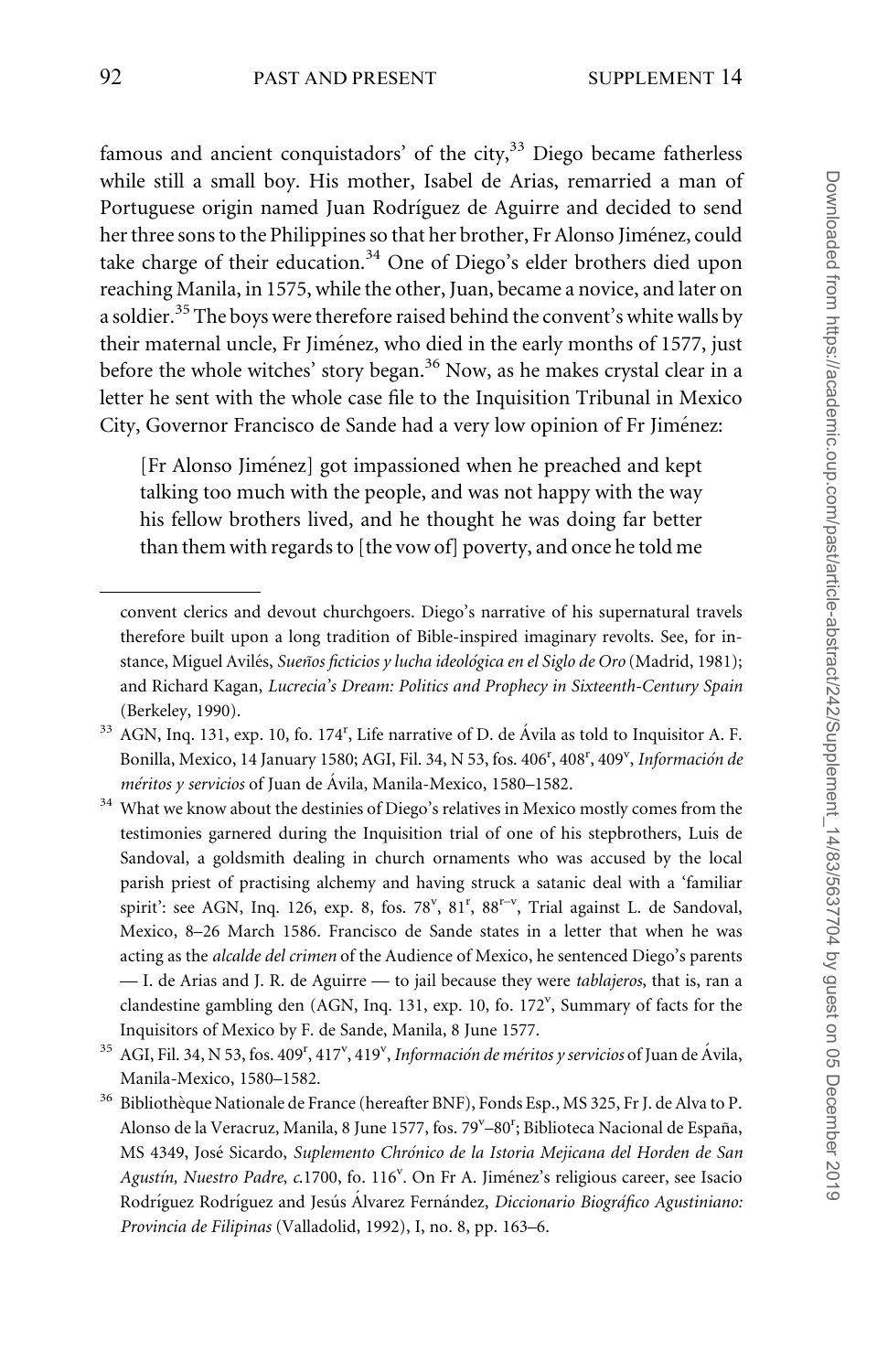that he was not one of those who kept goods [for sale] in their cells. . . . I have heard that in the sermons that he very often preached, he talked rubbish, mentioning visions and revelations. . . . Lay people thought he was crazy, while his fellow brothers said that his episodes of absent-mindedness (vacio de cabeza) came from his fasts and penances. . . . He was a man of pale complexion and dark hair, of average height but very skinny. He had rolling eyes like a madman.<sup>37</sup>

Since Fr Jiménez experienced angelic visions and inflicted on himself 'harsh penances', he was considered by some of his fellow brothers as a saintly character. But according to Sande, who was infuriated by the boastfulness of his ascetic claims, he was nothing more than 'a Jew and a sorcerer'.<sup>38</sup> Peering through the general registry of Philippine Augustinian convents, one quickly gets the feeling that Fr Jiménez's blunt criticism of his fellow brothers' coveting of mundane riches was no exaggeration, for all through the 1570s, priors had to repeatedly admonish, and sometimes to punish the harsh way those who, in violation of their vows, either engaged in dubious commercial ventures or dealt with gold and jewels inside convents' walls.<sup>39</sup> However, the condemnation of the breach of conventual rules was of no interest to Sande. In a more down-to-earth assessment of the public behaviour of Fr Jiménez, the governor deemed him a troublemaker because he 'always came into open conflict with the soldiers regarding the recovery of the tribute [levied on the Indians]'.<sup>40</sup> This last reproach actually targeted not only Fr Jiménez, but all the Augustinians, since the latter kept articulating a fierce critique of the way the natives were mistreated by the soldiers, and of the inability or unwillingness of the governor to put an end to the abuses. In a series of letters sent to the Viceroy of New Spain and to the Provincial of the Order, Alonso de la

- $37$  AGN, Inq. 131, exp. 10, fo. 172<sup>r</sup>, Summary of facts for the Inquisitors of Mexico by F. de Sande, Manila, 8 June 1577.
- <sup>38</sup> BNF, Fonds Esp., MS 325.7, fos. 79<sup>v</sup>-80<sup>r</sup>, Fr M. de Rada, Fr F. de Ortega and Fr A. de Albuquerque to P. A. de la Veracruz, Manila, 8 June 1577: '[the governor] a dicho que el padre es judío y bruxo'.
- <sup>39</sup> Archivo de la Provincia Agustiniana del Santísimo Nombre de Jesús de Filipinas, Valladolid (hereafter APAF), leg. 14/1-9, Libro de Gobierno, I, fo. 30<sup>r-v</sup>, Manila, 22 April 1578; fo. 37<sup>r-v</sup>, Manila, 30 April 1578; and fo. 119<sup>r</sup>, s. l., 27 July 1600. See also AGI, Escrib. 403-A, fo. 10<sup>r</sup>, Post-mortem inventory of Diego Jiménez's goods, nac Santiago, 28 September 1576, for commercial goods being carried to Mexico by a Manila-based retail trader on behalf of a friar, namely Fr Francisco Manrique.
- <sup>40</sup> AGN, Inq. 131, exp. 10, fo. 172<sup>r</sup>, Summary of facts for the Inquisitors of Mexico by F. de Sande, Manila, 8 June 1577.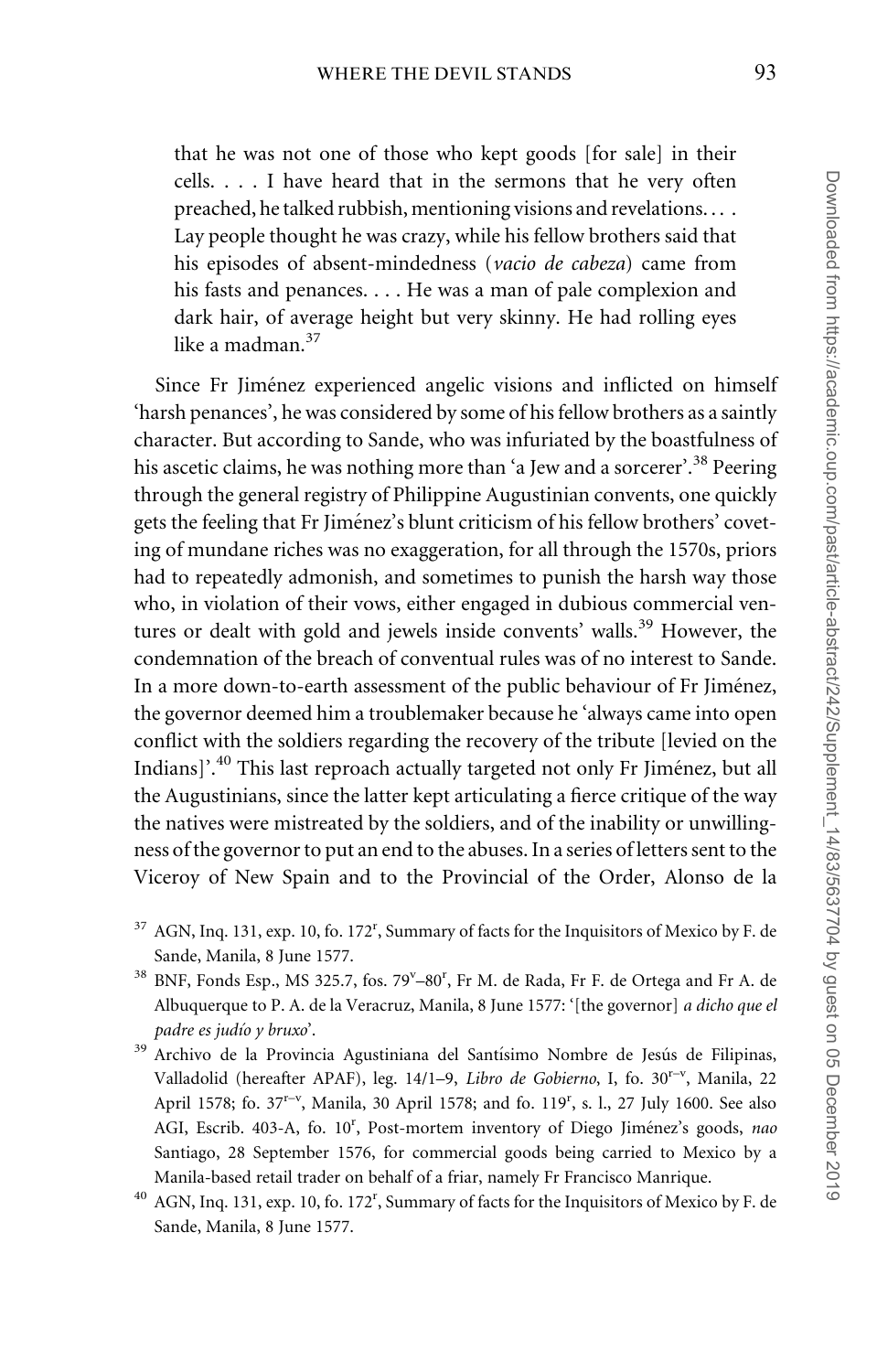Veracruz, the priors also accused Sande, firstly of impiety, since he never set foot in the church and did nothing to help spread the Gospel among the natives, and secondly of embezzlement of public funds and illegal trade on the Manila–Acapulco galleon, since he used nominees to sell undeclared goods — mostly Chinese silk and cotton fabrics — in Mexico.<sup>41</sup>

In Sande's opinion, the clerics had manufactured the whole tale of Diego's 'visions' in order to get the upper hand in the long-running conflict that pitted them against secular powers, since they could not stand the rigorous patronage (patronato) of the Crown, which had been restated in 1574 and whose implementation had triggered many protests in the Americas. $42$  Ever since the beginning of the conquest of the Philippines — a process euphemistically called a 'discovery' (descubrimiento) in the legal parlance of the time — the Augustinians had vilified the unchristian behaviour of the soldiers and of the *encomenderos*, who acted as true 'highway men'.<sup>43</sup> In 1570, commenting on Captain Ybarra's bloody expedition to Ybalon, in southern Luzon, Fr Diego de Herrera, who had unsuccessfully tried to alert the viceroy to the dark realities of military acts of violence, wrote: 'It seems that the Devil has lately walked freely around in these parts'.<sup>44</sup> In 1575, the very year that Sande took charge in Manila, the tête pensante of the Augustinians in the Philippines, Fr Martín de Rada, made public an 'opinion' depriving the encomenderos of the sacrament of penance and reconciliation — hence of salvation — as long as they would not stop levying the tribute and had not 'given back' (restituido) to the Indians what they had already extorted from them.<sup>45</sup> What the soldiers

- <sup>41</sup> AGI, Fil. 84, N 9, Fr J. de Alva, M. de Rada, F. de Ortega and A. de Albuquerque to Viceroy M. Enríquez, Manila, 8 June 1577, in Isacio Rodríguez Rodríguez, Historia de la provincia agustiniana del Santísimo Nombre de Jesús de Filipinas (hereafter HPASNJ), (Valladolid, 1984), xiv, doc. 80, p. 462; AGI, Fil. 84, N 8, Fr F. de Ortega to Viceroy M. Enríquez, Manila, 4 June 1577, in Rodríguez, HPASNJ, xiv, doc. 78, pp. 457-9. Sande indeed blatantly engaged in illegal trade, using his brother Bernardino as a nominee, and he got caught red-handed in 1580: AGI, Fil. 34, N 35, fos. 5<sup>v</sup>, 8<sup>r</sup>, Mexico, 17 February 1581; AGI, Fil. 59, N 5, fos. 3<sup>r</sup>-4<sup>v</sup>, 7<sup>r</sup>, Manila, 7 June 1580, and Mexico, 29 December 1580.
- <sup>42</sup> John F. Schwaller, 'The Ordenanza del Patronazgo in New Spain, 1574-1600', The Americas, xlii, 3 (1986), 253–74.
- <sup>43</sup> AGI, Fil. 79, N 1, Fr M. de Rada to Viceroy M. Enríquez, Cebu, 8 July 1569, in Rodríguez, HPASNJ, xiv, doc. 34, p. 30.
- $^{44}$  AGI, Pat. 24, R1, Fr D. de Herrera to Viceroy M. Enríquez, Panay, July 1570, in Rodríguez, HPASNJ, xiv, doc. 43, pp. 66–7.
- <sup>45</sup> Archivo de la Orden de Predicadores-Universidad Santo Tomás, Manila, vol. VII, fo. 388<sup>r</sup>, M. de Rada's opinion on the confession of encomenderos, Manila, 1575, transcribed by Maria Dolors Folch Fornesa, <[https://www.upf.edu/asia/projectes/che/s16/rada12.](https://www.upf.edu/asia/projectes/che/s16/rada12.htm) [htm](https://www.upf.edu/asia/projectes/che/s16/rada12.htm)> (accessed 1 July 2019). By April 1574, on the occasion of the feasts of Lent, the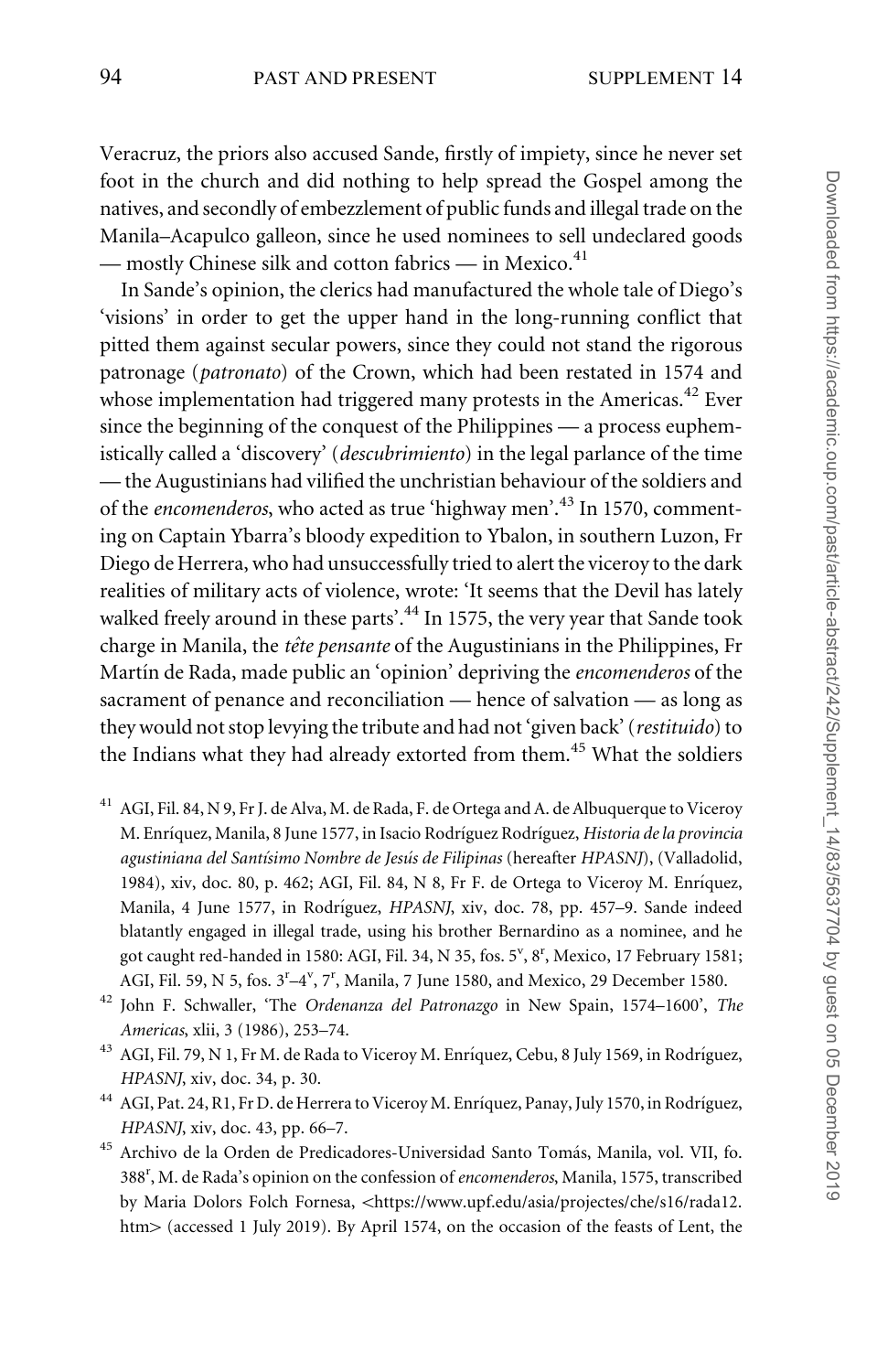and the encomenderos regarded as brave deeds deserving kingly rewards, namely the battles they had fought to secure the subjection of the natives, were considered as deadly sins by the friars. Despite the smooth unanimous stance of official chronicles, which ascribed an undisputed spiritual goal to the whole conquest enterprise, $46$  irreconcilable world views were at play among the Spaniards of the Philippines — world views that the Diego de Ávila case helps illuminate.

## II

Diego's narrative spread the way it did because the Spanish settlements of the Philippines were small-size enclaves where everyone knew everyone else. In a letter sent to the king a year after he first set foot in Manila, the governor estimated that there were no more than five hundred Spaniards in the whole archipelago. $^{47}$  In spite of the capital letter that official chroniclers attached to the word Conquista, the military deployment of the Spaniards in the Philippines was a modest enterprise. For the 'pacification' of Cebu and Panay, in 1565–70, Miguel López de Legazpi could rely upon no more than 360 soldiers, the great majority of whom had no previous experience of the battlefield.<sup>48</sup> In order to create a nucleus of permanent settlement, the Viceroy of New-Spain, Martín Enríquez de Almansa, had promised to send two hundred reinforcement troops every year to Manila, but as he himself acknowledged, it was impossible to recruit so many men, 'even by using force'.<sup>49</sup> The heart of the Spanish Philippines, the fortified inner city of

Augustinians had already made public their determination not to confess unrepentant encomenderos, triggering a flow of indignant reactions from Manila's worthies: AGI, Fil. 29, N 17, fo. 2<sup>r</sup>, Royal Officers to the king, Manila, 17 July 1574. On the whole 'tribute controversy' and the issue of 'restitutions', see P. Hidalgo Nuchera, Las polémicas Iglesia-Estado en las Filipinas: La posición de la Iglesia ante la cobranza de los tributos en las encomiendas sin doctrina y las restituciones a fines del siglo XVI (Cordoba, 1993).

<sup>&</sup>lt;sup>46</sup> See, for instance, Antonio de Herrera y Tordesillas, Historia general de los hechos de los Castellanos en las Islas y Tierrafirme del Mar Océano, ed. A. Ballesteros-Beretta (Madrid, 1934; first pubd in 4 vols., 1601–15), i, 26, p. 197.

<sup>&</sup>lt;sup>47</sup> AGI, Fil. 6, R 3, N23, fo. 1<sup>r</sup>, F. de Sande to the king, Manila, 2 June 1576. According to the Council of the Indies, there were 'not even 300 Spaniards' in the Philippines at the time: AGI, Indif. Gen. 738, N 190, Council of the Indies, Madrid, 13 April 1576.

<sup>&</sup>lt;sup>48</sup> The full list of the soldiers serving in the four infantry and one artillery companies engaged in Cebu's 'pacification' is to be found in AGI, Contad. 1199-B, L.2, fos. 731<sup>r</sup>-732<sup>r</sup>, 734<sup>r-v</sup>, 738<sup>r</sup>-740<sup>v</sup>.

<sup>&</sup>lt;sup>49</sup> AHN, Div. Col. 25 (Doc. Indias), N 42, fo. 1<sup>v</sup>, Viceroy M. Enríquez to the king, Mexico, 13 December 1577.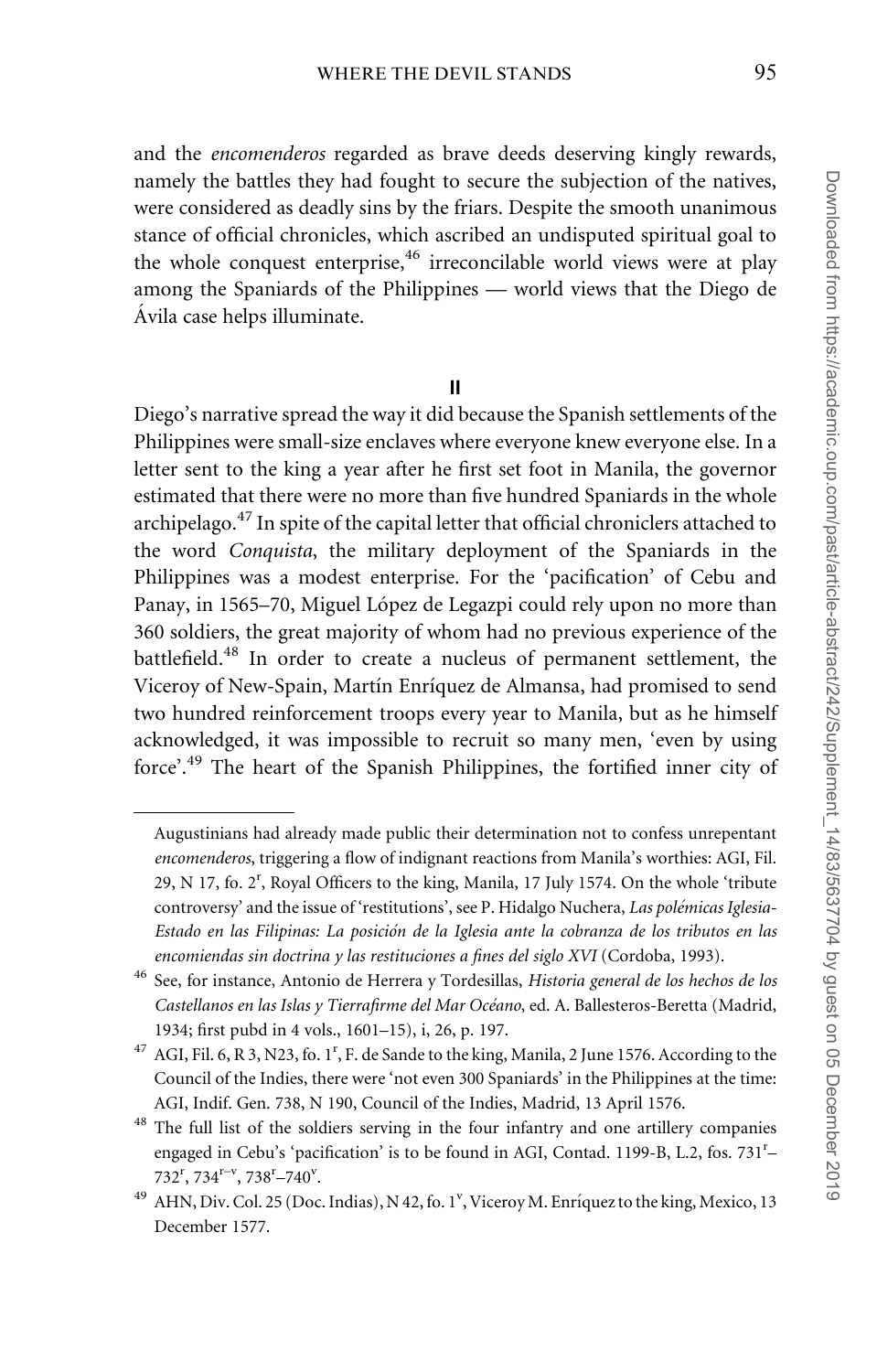Manila (Intramuros), had only three hundred Spanish inhabitants, living in two hundred houses.<sup>50</sup> As the Holy Office Commissary Fr Bernardo de Santa Catalina deplored in a 1612 letter after having drawn the portrait of a governor who preferred playing cards than going to Mass, 'as the place is small, everything is known, especially what has to do with those who hold eminent offices'.<sup>51</sup> By all standards, Manila was a village — a tracery of short yet deeply interwoven acquaintanceship networks along which social news, including rumours, travelled fast.

Like every village, Manila was also an uneven social space fraught with moral fault lines. The study of the Diego de Ávila case precisely helps us map out conflicting moral worlds — inconsonant value systems attached to distinct group identities. The interesting point, when it comes to trying to articulate a microhistorical inquiry with a global history perspective, is that these moral worlds cannot easily be confined to a specific physical area. If Manila was the stage upon which a number of actors performed antagonistic yet well-scripted social roles, those roles — in the sense of embodied sets of norms and expectations<sup>52</sup> — had a history of their own, and that history involves many more places far beyond Manila. For instance, Governor Francisco de Sande thought highly of himself not only as a letrado in the service of the Crown, but also as a hidalgo, a member of the lesser Spanish nobility. This was a social identity that he had learnt throughout his life to endorse and perform, first as the eldest son of a respectable and well-to-do family from Cáceres,  $53$  in Extremadura, then as a law student enrolled in the

- <sup>50</sup> AGI, Fil. 27, N 17, Cabildo secular to the king, Manila, 25 June 1587; AGI, Pat. 25, R 38, Description of the encomiendas of Luzon, Manila, May 1591. In 1617, there were 397 houses in Intramuros — 193 built in stone and 204 in wood: AGI, Escrib. 409-A, List of the houses of Manila, Manila, 25 October 1617.
- <sup>51</sup> AGN, Inq. 293 (1<sup>ra</sup> parte), fo. 99<sup>r</sup>, Fr B. de Santa Catalina to the Tribunal of the Holy Office in Mexico, Manila, 15 July 1612.
- <sup>52</sup> Erving Goffman, The Presentation of Self in Everyday Life (Garden City, NY, 1959).
- <sup>53</sup> There are many clues to the 'respectable status' enjoyed by the Sande-Picón family in Cáceres, one of the most notable being that they were allowed to use one of the two 'aristocratic parishes' (parroquias hidalgas) located inside the walled inner city: Angel Rodríguez Sánchez, 'La natalidad ilegitima en Cáceres en el siglo XVI', Revista de Estudios Extremeños, xxxv, 1 (1979), 158. After the 1570-2 deportation of six hundred Granada Moriscos to Cáceres, the Sande-Picón were given some as slaves, just as were the leading local aristocratic families — the Golfín, the Ulloa and the Paredes: see Antonio José Sánchez Pérez, Poder municipal y oligarquía: El Concejo cacereño en el siglo XVII (Cáceres, 1987), 117–18; and Antonio José Sánchez Pérez, Cáceres: población y comportamientos demográficos en el siglo XVI (Cáceres, 1977), 145 n. 47; 240-4. Yet the mother of the governor, Francisca Picón, is never called a *doña* in official documents. This may have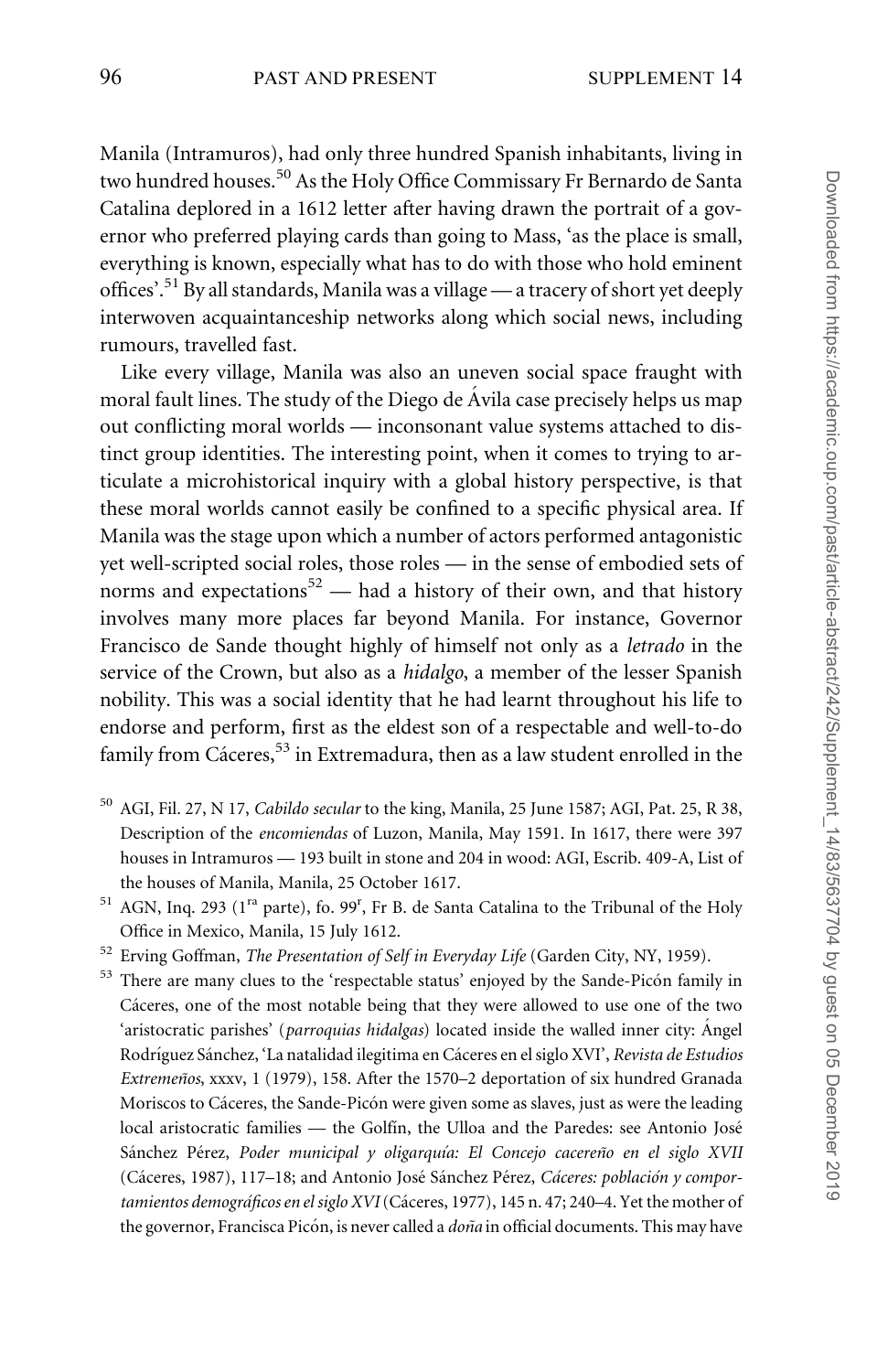prestigious San Bartolomé College, at the University of Salamanca.<sup>54</sup> There are many archival clues to Sande's heightened sense of belonging to the aristocratic class, but nowhere is his profound disdain of the conquistadors, whom he considered as sheer parvenus, more apparent than in a letter to the king in which he voiced his critical appraisal of Miguel López de Legazpi's public conduct:

[Legazpi] had many gentlemen in his service, who had no other office than to act as his private guard [and who] ate at his table in his company. These gentlemen always escorted the governor on foot, because having no horses he always went on foot, and their subsistence was provided for by Your Majesty's Treasure. As for me, I found it more appropriate, in accordance with the people's wishes, to entrust the safety of my person to each and everybody, and to make sure that only the men chosen by the sergeant-major from among his companies be posted on watch duty in my home, this in order to put an end to all this bustle and to its costs for Your Majesty's Treasure, as well as to put a stop both to the envy that some felt for the others and to that [feeling of] equality born from the fact of having common people sit at the governor's table (esta ynvidia y la ygualdad de asentar a la mesa hombres comunes). And when I leave my house on horse, nobody escorts me except my own servants, so as to put a stop to all this parade thing, for this is what was the most necessary [to restate], namely that he who wants to win the loyalty of the sentry has to refrain from making use of a wealth and a reputation that are not his own, and to set a good example by his conduct (qualquiera q[ue] se abstoviere de hazienda y honrra agena y diere buen exemplo). $55$ 

to do with the fact that the father of the governor, Pedro de Sande, was considered a 'stranger' (forastero) since he was born in Galicia. See Fray Felipe de la Gandara, Nobiliario, armas, y trivnfos de Galicia, hechos heroicos de svs hijos, y elogios de sv nobleza, y de la mayor de España, y Evropa (Madrid, 1677), III.15, pp. 386–90; and AHN, OM, Santiago, exp. 7573, N 1, fo. 8<sup>r</sup>, Inquiry into the genealogía of Francisco de Sande y Mesa, Cáceres, 5 April 1608.

 $54$  As far as can be ascertained from the *libros de matrículas*, Sande spent only two years as a canonista in Salamanca, from 1558 to 1560: Archivo de la Universidad de Salamanca, LM 277, fo. 15<sup>v</sup>, and LM 278, fo. 19<sup>r</sup>. He then moved to the College of Maese Rodrigo in Seville: AGN, Inq. 63, exp. 7, fo. 149<sup>r-v</sup>, *Información* of Dr. F. de Sande, Consultor of the Holy Office, Mexico, 19 April 1572.

<sup>&</sup>lt;sup>55</sup> AGI, Fil. 6, R 3, N 25, F. de Sande to the king, Manila, 7 June 1576, in Rodríguez, HPASNJ, xiv, doc. 76, section 89, p. 422.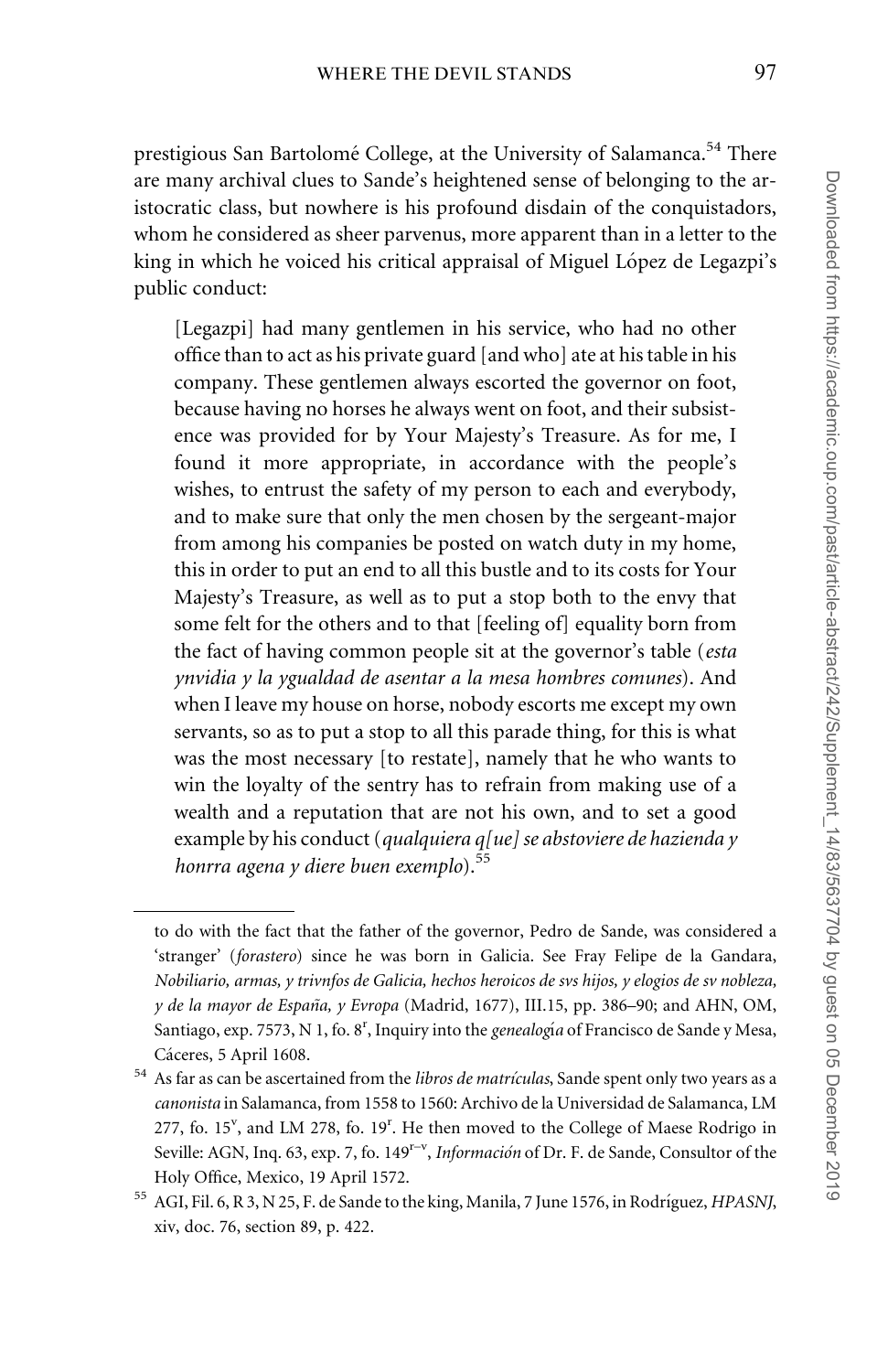## 98 PAST AND PRESENT SUPPLEMENT 14

Sande's insistence on riding a horse while touring the muddy streets and narrow alleyways of Manila brings evidence of his willingness to stand above the fray, since this was an aristocratic privilege that could be denied even to senior captains. He actually was the very first to have mounts — three stallions and two mares — shipped from Acapulco to the Philippines.<sup>56</sup> Yet the governor's sense of fully belonging to the *hidalguia* was not just an ascribed identity that he could use as a situational resource: it was also a claim put to the test during status ordeals. Such an ordeal took place at the start of his overseas career, soon after his arrival in 1567 in Mexico, where he was to serve as public prosecutor (*fiscal*). The reason he secured such a prestigious appointment at such a young stage of his life is that he was a protégé of the powerful President of the Council of the Indies, Juan de Ovando,<sup>57</sup> who reigned over vast transatlantic networks of letrados, most of whom were, like Sande, former students of San Bartolomé College (the so-called Bartolomicos).<sup>58</sup> Unfortunately, Viceroy Martín Enríquez de Almansa was the archenemy of Ovando, whom he deemed his social inferior: as a notso-gentle reminder that only higher-ranking noblemen should be in charge of government, the viceroy did everything possible to lower Sande's status, for instance by roughly denying him the right to publicly make use of the paraphernalia of power.<sup>59</sup>

Yet the worst status ordeal that Sande had to undergo took place neither in Mexico, nor in Manila, but in Spain. In August 1574, a complaint was lodged with the Royal Chancery of Valladolid by the governor's brothers, Juan and

- <sup>56</sup> Bibliothèque de Genève, Coll. E. Favre, vol. 69, fo. 336<sup>r</sup>, Fr Francisco de Ortega to the king, Mexico, 1582, and ibid., doc. 119, p. 86.
- <sup>57</sup> Stafford Poole, Juan de Ovando: Governing the Spanish Empire in the Reign of Philip II (Norman, Okla., 2004). In some of his letters to Ovando, Sande called himself the criatura of the latter — the language par excellence of the patronage relationship.
- <sup>58</sup> Ana Marı´a Carabias Torres, 'Los colegiales mayores salmantinos en el gobierno de las Indias', Res Gesta, xiii (1983), 23–9, and Ana Marı´a Carabias Torres, 'El ''poder'' de las letras: Colegiales mayores salmantinos en la administración americana', in Coll., Primeras jornadas sobre la presencia universitaria española en la América de los Austrias  $(1535–1700)$  (Alcalá de Henares, 1987), 2–28. For a general overview of the system, see Magdalena Chocano Mena, La fortaleza docta: Elite letrada y dominación social en México colonial (siglos XVI–XVII) (Barcelona, 2000).
- <sup>59</sup> AGI, Mex. 19, N 109, fo. 1<sup>r</sup>, Viceroy M. Enríquez to J. de Ovando, Mexico, 8 October 1573; AGI, Mex. 69, R 2, N 11, fo. 1<sup>v</sup>. F. de Sande to J. de Ovando, Mexico, 30 August 1574. The Archbishop of Mexico, Pedro Moya de Contreras, also belonged to Ovando's patronage network, and the viceroy also engaged with him in a protracted precedence struggle: AHN, Div. Col. 25 (Doc. Indias), N 29, P. Moya de Contreras to the President of the Council of the Indies, Mexico, 24 January 1575.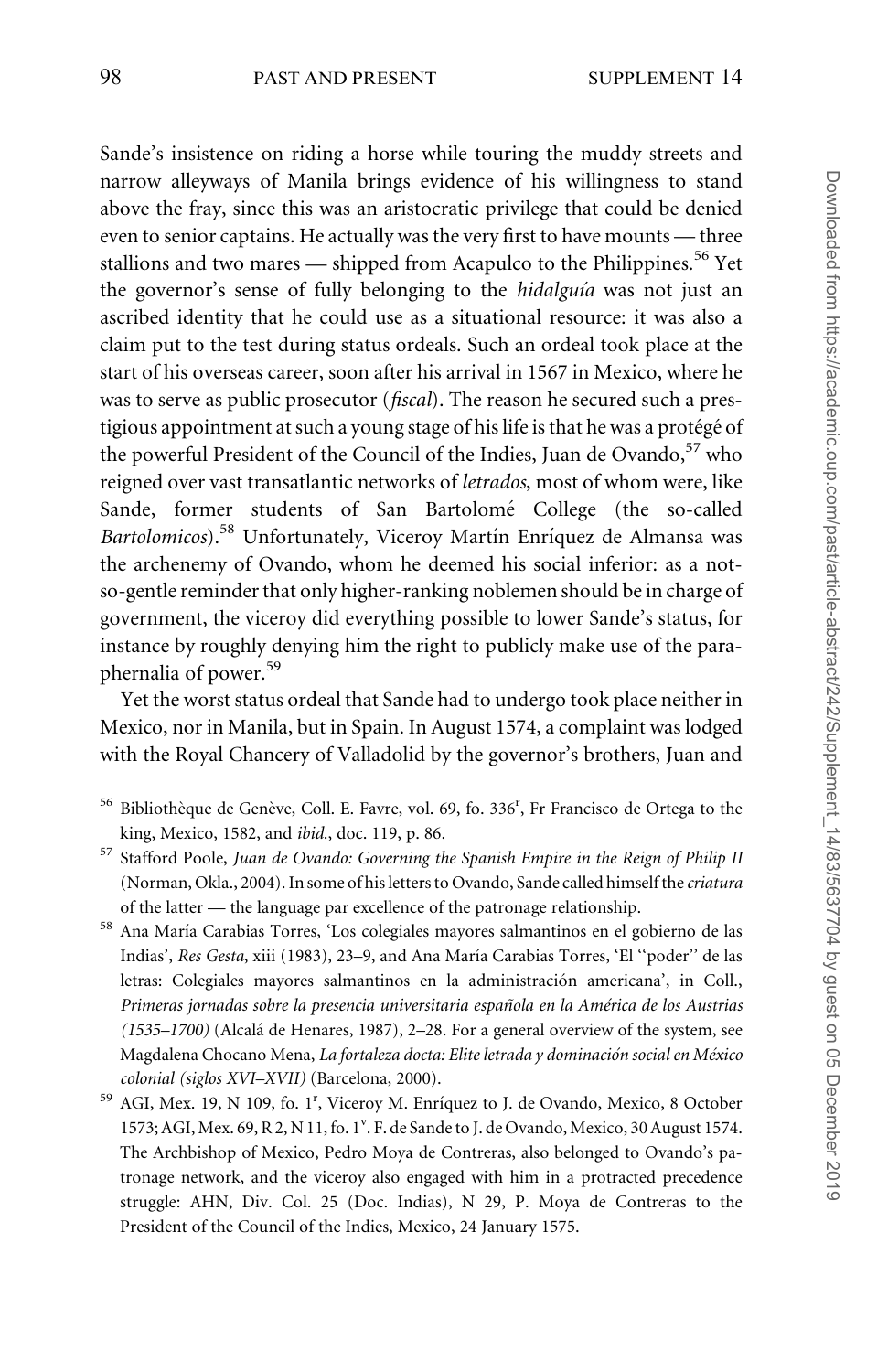Francisco de Sande.<sup>60</sup> The municipal council of Cáceres actually denied them the right to hold some of the 'honourable offices' of the city, which was a way of challenging their pretence to belong to the *hidalguía*. In order to preserve untainted the renown of their lineage, and to keep escaping the payment of the head tax that was due only from commoners, the Sande had to go through a most humiliating procedure, namely a 'litigation to prove noble status' (pleito de hidalguía). After an inquiry was conducted by the Royal Chancery of Granada, whose envoys in Cáceres minutely scrutinized the origins of the main family branch back to two generations, the Sande were provided with a 'royal certificate of nobility' (real provisión ejecutoria de hidalguía).<sup>61</sup> This was a meagre victory, since it meant that they belonged to the lowest stratum of the aristocratic world, the hidalguía de ejecutoria being only a pale reflection of the *hidalguía notoria*. Until the end of his life, in a ceaselessly reiterated move to overcome the lack of lustre of his lineage, the governor feverishly kept garnering status trophies, thereby following the classical-style cursus honorum of the lower-rank hidalgo who wants to increase the *fama* of his lineage by emulating the grandees.<sup>62</sup> In 1589, while on administrative leave in Madrid, he married *doña* Ana de Mesa, the sole daughter of the former governor of the sitio real of Aranjuez. In 1594, he created an 'entailed estate' (*mayorazgo*) by aggregating his own and his wife's assets so that his elder son could inherit them, and the related titles. By late 1595, due to royal favour, he finally secured his entrance into the chivalric Order of Santiago.<sup>63</sup>

- <sup>60</sup> Archivo de la Real Chancillería de Valladolid, Reg. Ejec., caja 1295, 40, F. de Sande and J. de Sande, 28 August 1574.
- <sup>61</sup> Archivo de la Real Chancillería de Granada, Coll. Hid., caja 04551, 21, Real provisión ejecutoria de hidalguía delivered to Pedro, Bernardino, Francisco, Hernando, Juan and Antonio de Sande, 9 June 1574.
- $^{62}$  Enrique Soria Mesa, La nobleza en la España moderna: Cambio y continuidad (Madrid, 2007).
- <sup>63</sup> AHN, OM, Santiago, exp. 7573, N 1, fo. 6<sup>v</sup>, Testimony of Gabriel Gutiérrez de Prado, Cáceres, 6 April 1608; Biblioteca Nacional de España, F. Ant. 3/72454, Por Doña Mariana de Mesa y Sande, viuda de Don Francisco de Eguiluz Herencia, Cavallero que fue del Orden de Santiago, fos. 461<sup>v</sup>-462<sup>v</sup>, 463<sup>v</sup>, 465<sup>v</sup>, 470<sup>v</sup>; Biblioteca Nacional de España, MS 10385, Noticia de las gracias de Caballeros del Orden de Santiago, hechas por los Señores Reyes de Castilla, desde el año de 1518 hasta el de 1618, c.1700, fo. 182<sup>r</sup>. Whereas he played a leading role in the history of the early modern Spanish Philippines, only one biography has so far been devoted to Francisco de Sande, namely that by Alberto Miramón, El Doctor Sangre (Bogota, 1954). However, the latter is full of inconsistencies and plain chronological mistakes, for instance regarding the dates of Sande's enrolment at the University of Salamanca, of his marriage with Ana de Mesa, or of his admission into the Order of Santiago.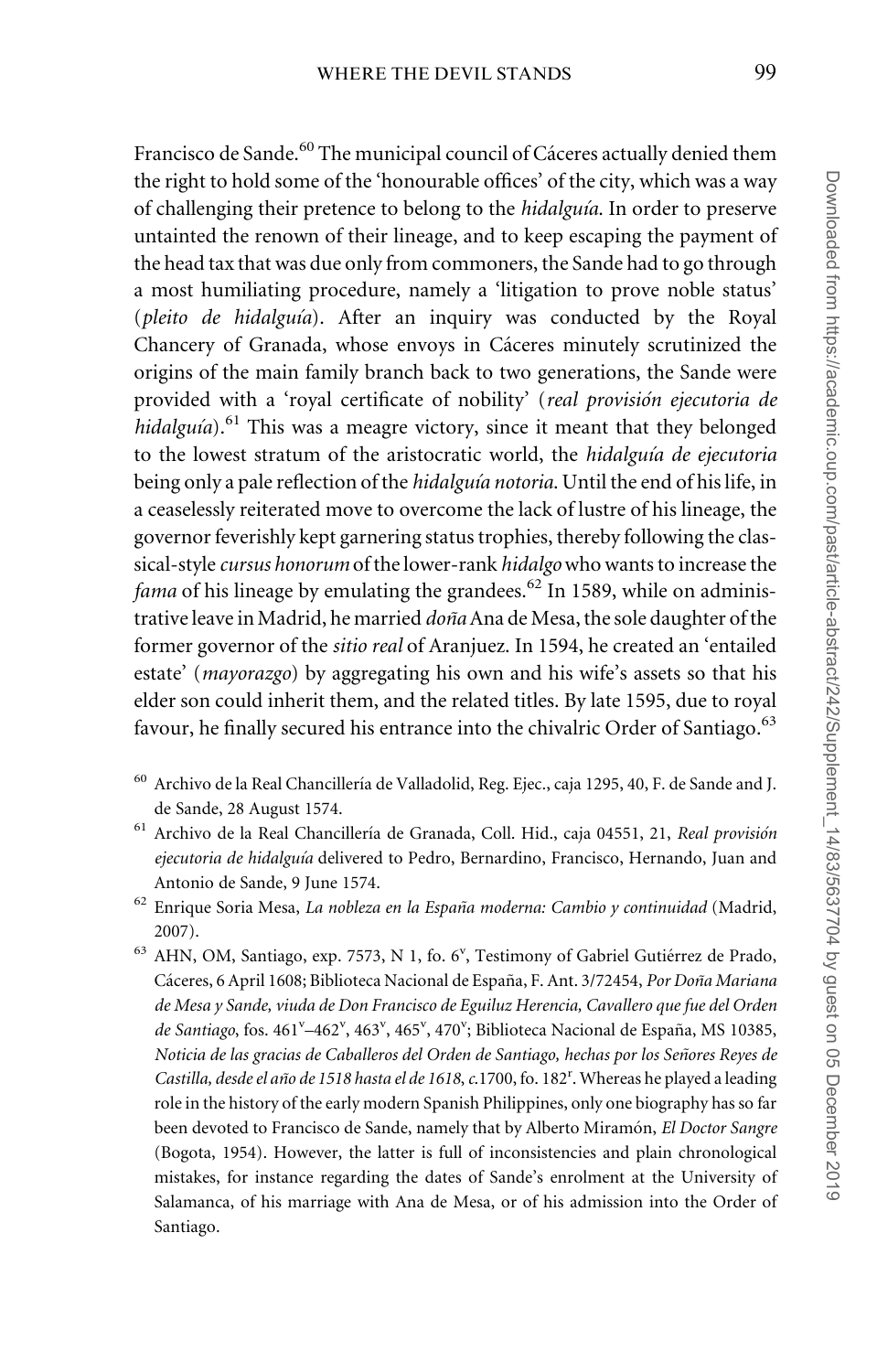This series of events — Francisco de Sande enduring the viceroy's wrath in Mexico, then riding a horse in the streets of Manila; his brothers coping with royal chanceries in Granada and Valladolid — were scattered in time and space, and so are, today, their archival remains. Yet they were closely linked within one single mindscape, for even from his distant postings, the governor kept a watchful eye on the twists and turns of his relatives' destinies. In 1574, as he still sat as a magistrate on the bench of the Audience of Mexico, he wrote a letter to his brothers to ask them either to marry upwardly or send their five sisters to the convent.  $64$  By the late 1570s, while he had a hard time fending off mounting criticism over the disastrous outcome of his military campaign against the sultanate of Brunei, he sent his brother Juan 1,100 ducats so that he could buy himself the position of alderman (regiduría) in Cáceres.<sup>65</sup> In 1596, while he was about to leave Guatemala City to take up his appointment as governor in Santa Fé de Bogota, he asked one of his brothers to buy, from a certain Hernando de Molina, a tiny 'orchard plot' (huerta) lying along the banks of the Ribera del Marco, a stream running close to his home town. A few weeks later, he ordered his relatives to sell to the cleric Juan Pantoja an 'enclosed garden' (alcacer) located in the arrabal, the extramuros district of Cáceres. By the late 1590s, Francisco de Sande, who had been living overseas for more than three decades, had even become one of the richest landowners of the Sierra de Fuentes, where he leased out large tracts of pasture to small farmers.<sup>66</sup> Thanks to well-maintained epistolary trails<sup>67</sup> and to an extensive kinship network, the governor acted simultaneously in different places, some located in Spain, others in Asia and still others in the Americas: he was, in a sense, a multi-sited character.

Tracing in its minute details the biographical trajectory of Francisco de Sande is not so difficult a task, since like all the literate and the powerful he left a long paper trail behind him wherever he went. The same could be said, to a lesser extent, of other prominent characters of the Diego de Ávila affair, like Fr Alonso Jiménez or the *médico* Gabriel Hernández Cabello, who had been a

- <sup>64</sup> AGI, Mex. 69, R 2, N 21, fos.  $1^v$ -2<sup>r</sup>, F. de Sande to J. de Ovando, Mexico, 13 December 1574.
- <sup>65</sup> Ida Altman, Emigrants and Society: Extremadura and America in the Sixteenth Century (Berkeley, 1989), 49–53.
- $^{66}$ Ángel Rodríguez Sánchez et al., 'El sistema de ventas y régimen de arrendamientos de tierras en Cáceres en el siglo XVI', Norba: Revista de Historia, i (1980), 347-8 (data retrieved from Archivo Histórico de la Provincia de Cáceres, Prot., leg. 3756, Pedro Delgado).
- $^{67}$  Roció Sánchez Rubio and Isabel Testón Núñez, El hilo que une: Las relaciones epistolares en el Viejo y el Nuevo Mundo (Siglos XVI–XVII) (Mérida, 1999).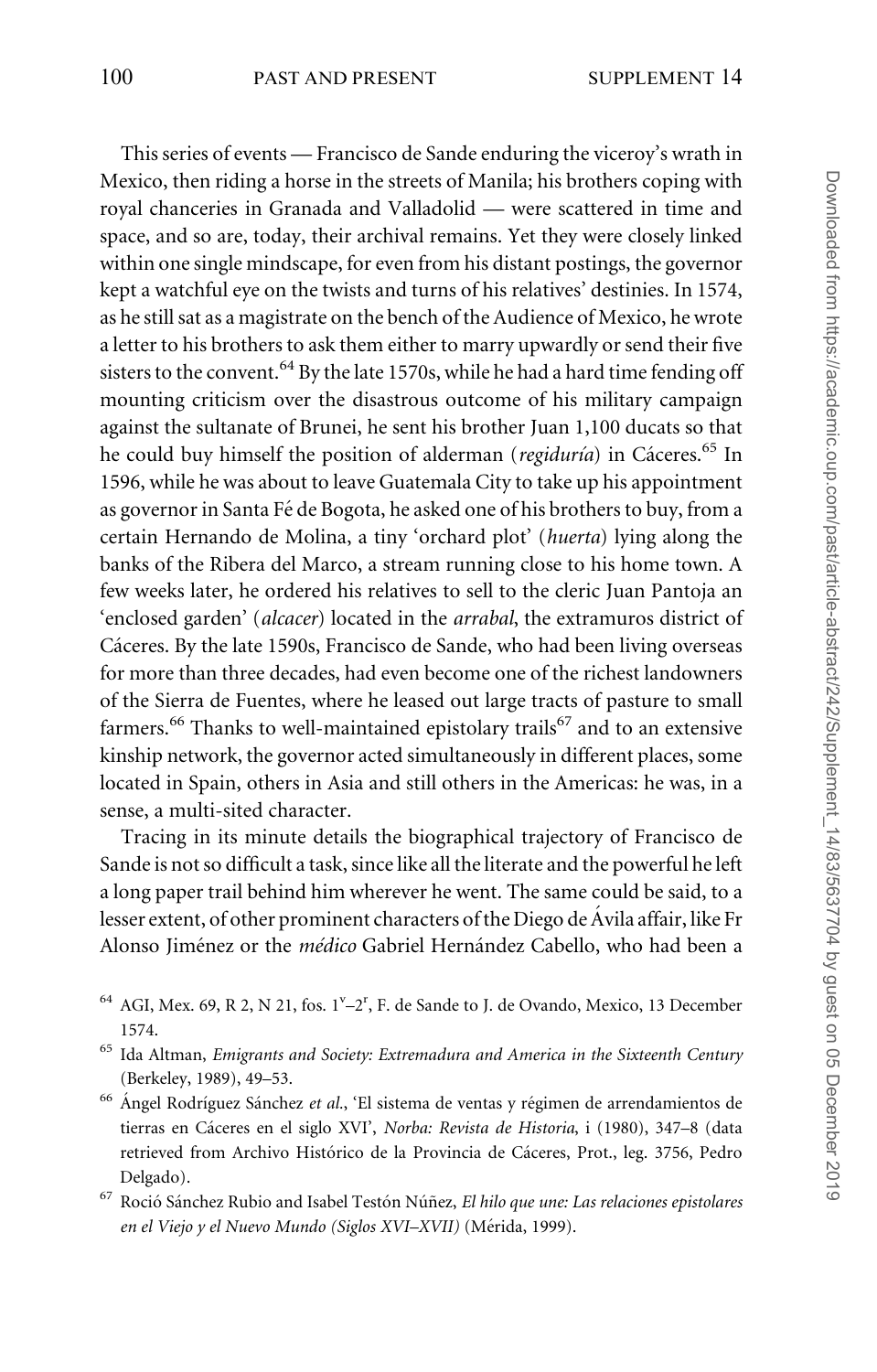close ally of the governor and whom Diego saw burning in Hell.<sup>68</sup> Mobile and voluble, high-ranking officials and erudite travellers are the privileged prey of global historians. Yet by focusing more on people-on-the-move than on the locales that they cross and where they occasionally settle, one runs the risk, not only of forgetting the many ordinary people who could not so easily travel the globe, but also of drawing too flat a picture of the world.<sup>69</sup> At any rate, trying to reconcile a microhistorical inquiry with a global history perspective may have little to do with sketching 'global lives', $70$  since Italian microhistorians have always exhibited a strong defiance towards the biographical framing of their research data.<sup>71</sup> Coping with the seemingly subaltern characters of the Diego de Ávila affair  $-$  namely Inés Sinapas and Beatriz, the two Indian women accused of 'witchcraft' by the governor offers us the prized opportunity to address the tricky issue of the anthropological asperities of that globalized corner of the earth that went under the name of the 'Spanish Philippines'.

#### III

Unlike Diego, Inés and Beatriz were questioned by Sande under conditions of judicial torture. Wholly naked, 'except for a piece of cloth on their shameful parts', they were tied to a wooden easel and ropes solidly attached to their wrists and ankles. The ropes were pulled by the executioner up to the point where both flesh and tendons were torn apart. The imposition of demonological categories therefore was not just a speech act, but also a bodily process, and a bloody one at that. Shocked by this display of violence, Fr Martín de Rada wrote to his superior in Mexico, 'Some recently converted Indian

- 68 On Cabello's career, see AGI, Fil. 27, N 5, fos. 14", 17"-18", 28", 60"<sup>-v</sup>, Cabildo secular v. G. Hernández Cabello, Manila, July 1571–March 1572. According to Manila's vecinos, Sande had the licenciado Cabello elected as a 'city magistrate' (alcalde) by 'manipulating the votes' (coxiendo los votos) of the municipal council. Cabello, who had never taken part in any battle and dressed in eccentric attire, was thoroughly despised by veteran conquistadors, who labelled him an 'effeminate'. See AGI, Fil. 34, N 22, fos. 2<sup>v</sup>-3<sup>r</sup>, Juan Maldonado, Juan de Morónes, Pedro de Chaves and Francisco Chacón to the Viceroy M. Enrı´quez, Manila, 4 June 1577.
- <sup>69</sup> A risk also pointed out by John-Paul Ghobrial, 'The Secret Life of Elias of Babylon and the Uses of Global Microhistory', Past and Present, no. 222 (Feb. 2014). On the importance, from a *microstoria* perspective, of localities as nodes of rights-giving and identity-granting institutional relationships, see Angelo Torre, Luoghi: La produzione di località in età moderna e contemporanea (Rome, 2011).
- <sup>70</sup> Miles Ogborn, Global Lives: Britain and the World, 1550–1800 (Cambridge, 2008).
- <sup>71</sup> Roberto Zapperi, Annibale Caracci: Ritratto di artista da giovane (Turin, 1989); Sabina Loriga, Le petit x: De la biographie à l'histoire (Paris, 2010).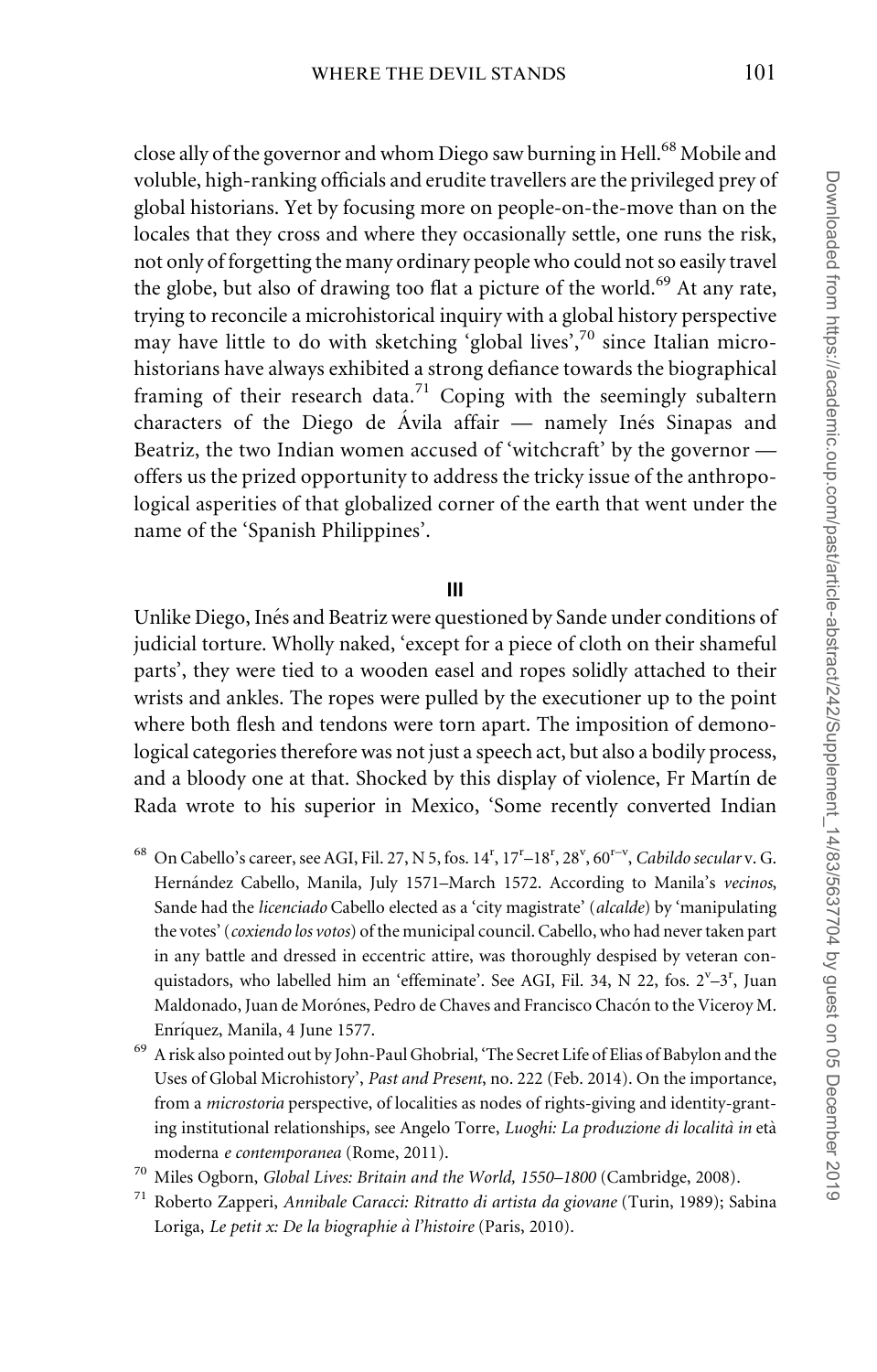women were subjected to very cruel torments: I have seen the executioner covered in blood. They had them say everything they wished'.<sup>72</sup> One therefore cannot take for granted any sentence the two women uttered while 'confessing', all the more so since, expressing themselves in Cebuano, they were probably badly mistranslated by the two interpreters, Juan Cabuten and Juan Tapondo, who were indios ladinos — converted and Castilian-speaking Indians or mestizos — but native Tagalog-speakers. The most interesting narrative moments precisely came when there were disruptions, and even spectacular breakdowns, in the translation process, that is to say when the two interpreters found themselves unable to convert native words into Spanish ones and the governor's clerk, the *escribano* Alonso Beltrán, had no choice but to transcribe them phonetically: then windows opened on the world of Inés and Beatriz. This happened for the very first time when Sande asked Inés to list the ingredients she had used in order to prepare the 'livid ointment' with which she had 'bewitched' Andrés de Villalobos and his wife:

This confessant said, by means of the said interpreter, that the ingredients making up the ointment are chicken feathers and cat tail hairs, and the root of that plant called zilamun zilamun, and the root of the salinbagal which is another plant, and the tanglar and the buyo, and the nails and eggs of the bao which is like a turtle, and the dangling roots of the *dancalan*, and the pearl of the said *dancalan*, and that of the buquia, which is the same thing, and a stone [a vertebra] of the tail of the black lizard (*chacón negro*), and the tail of a snake called bulacan, and the tail of another snake called taguigualo, and the tail of another snake which is like an eel and is called casili or bais, and a stone [a bone] from a toad's skull, and one from a white deer, and the hoofs and the tail's hairs of a big game (dedos  $y$ ) pelos del venado de la parte de la cola), and a stone from a mouse tail, and many other things that she could not remember, and all this they had grinded and mixed with a little bit of beeswax and of benzoin oil that they had fetched at Beatriz mother's place [and they had added to the preparation] the blood and eggs of many large-scale spiders, and the blood and legs or fangs of a scorpion (manos o bocas del alacran, y la sangre del), and a centipede's head  $\ldots$ <sup>73</sup>

 $^{72}$  BNF, Fonds Esp., MS 325, fos. 37<sup>r</sup>-38<sup>v</sup>, Fr M. de Rada to P. A. de la Veracruz, Calumpit, 16 July 1577, in HPASNJ, xiv, doc. 82, p. 476.

<sup>73</sup> AGN, Inq. 131, exp. 10, fos. 183<sup>r</sup>-184<sup>v</sup>, Confession of I. Sinapas, Santísimo Nombre de Jesús, 17 April 1577. Some illegible words in the AGN version of the document can be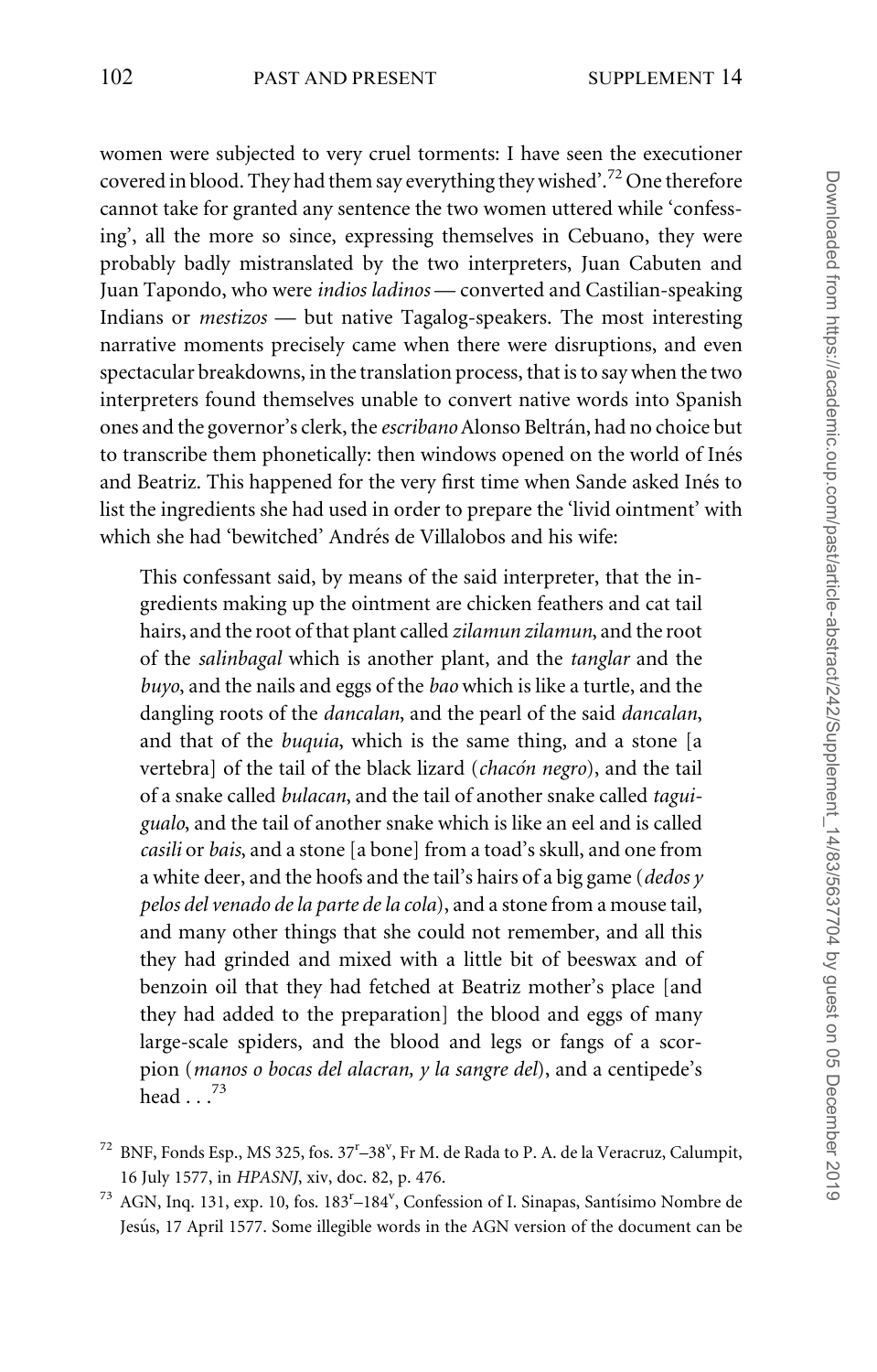Neither the interpreters nor the clerk were able to decipher the exact meaning of the vegetal and animal ingredients listed by Inés: a whole local but as yet untranslated natural world surfaces in her coerced discourse. Whereas one could think that in order to escape the pain, Inés said anything that came to her mind, there was a hidden logic to her speech, since almost all the plants and resins that she listed had specific therapeutic-cum-ritual properties. In the very first inventory of materia medica to be produced in the Philippines, the Libro de medicinas caseras written by the Franciscan Blas de la Madre de Dios in 1611, the buyo (the betel leaf) is deemed a powerful analgesic while the dancalan (the resinous bark of a mangrove tree) is said to help heal purulent wounds and repair broken bones, the *tanglar* (wild garlic) to cure the gout disease, the *salimbagat*'s onion to relieve stomach and pelvic pains, and a 'snake's stone' (piedra de culebra) to counter the effects of animal venoms.<sup>74</sup> As in so many cases of 'medicine women' (curanderas) brought before the Holy Office tribunals for their alleged allegiance to the Devil, what was labelled satanic knowledge by the governor was actually part of the ordinary healer's art of making remedies.<sup>75</sup> By her own account, Inés was not a professional 'witch' but an amateur village herbalist and bonesetter — what was called in the Visayas a *mangagayoma*.<sup>76</sup> In one of the most dramatic mistranslations to occur during the trial, the interpreters mistook something that Inés called the *tango tango* for 'a figurine of the devil' (*figura del demonyo*), whereas Blas de la Madre de Dios says that the tangan tangan was the 'Devil's fig' (higuera del diablo): a widely spread curative plant, namely the Ricinus communis, used as a plaster to heal kidney stones.<sup>77</sup>

This knowledge of plants' properties seemingly was the preserve of women: it was handed down from mother to daughter and shared in whispers among handmaids in the half-light of *nipa* shacks. Inés, for instance, remembers that she once asked another servant named Bucbuc to provide her with a plant

recovered from the copy sent to the Council of the Indies: AGI, Fil. 34, N 21, fos. 150"-151<sup>r</sup> , Bewitched of Cebu, 1577.

<sup>&</sup>lt;sup>74</sup> APAF, leg. 847/2, L.1, fos.  $10^{v}$ ,  $25^{r-v}$ ,  $53^{v}-54^{r}$ ,  $50r$ ,  $19^{v}-20^{r}$ , and L.2, fos.  $56^{v}-57^{v}$ .

 $75$  Francisco Fajardo Spínola, Hechicería y brujería en Canarias en la edad moderna (Las Palmas, 1992).

 $^{76}$ Juan de Plasencia, 'Costumbres de los Tagalos' (1589), in Fray Francisco de Santa Inés, Crónica de la Provincia de San Gregorio Magno de religiosos descalzos de N. S. P. San Francisco en las Islas Filipinas, China, Japo´n, etc (Manila, 1892; first pubd 1676), ii, Ap. 3, p. 601. The Visayas is the name of a group of islands located in the Central Philippines, comprising Cebu, Samar, Leyte, Panay, Negros and Bohol.

<sup>&</sup>lt;sup>77</sup> APAF, leg. 847/2, L.1, fos.  $50^{\circ} - 51^{\circ}$ .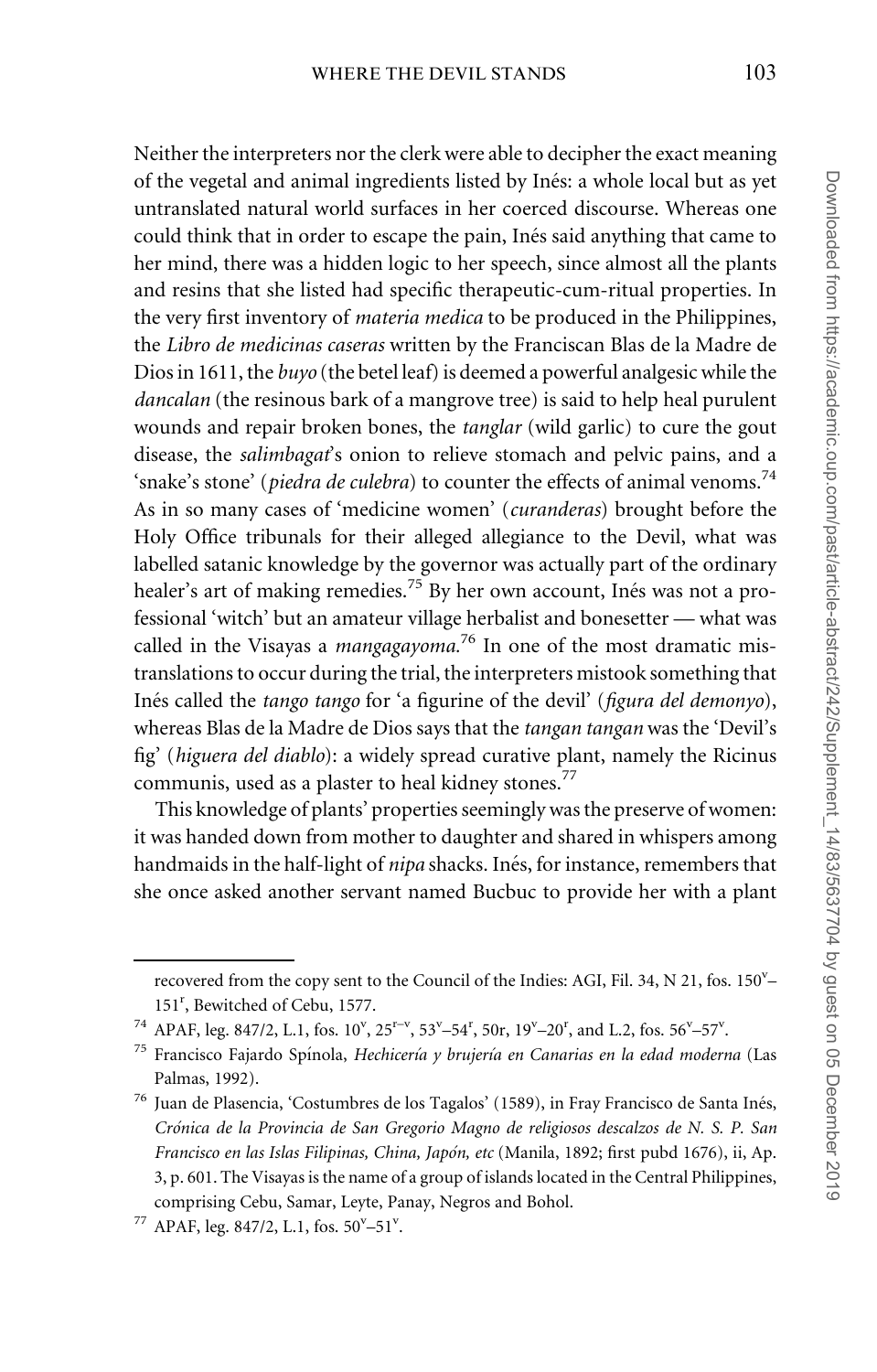called lumay, which was used to foster someone's love.<sup>78</sup> As for the datura  $$ locally called *talamponay* —, it helped 'cool down' the ardours of the desire of men, making them drowsy to the point of not being able to hear their wife's lover sneaking into their house.<sup>79</sup> Generically called *tambalan*,<sup>80</sup> herbal remedies did not just cure physical illnesses, they helped regulate passions, hence smoothen social intercourse. The 'livid ointment' prepared by Inés may actually have been originally meant to repel Andrés de Villalobos's sexual assaults. When Beatriz was asked, under torture, why Inés was so angry at her master and his wife so as to 'bewitch' them, she answered that 'Inés had told her that she wanted to hurt [Villalobos' wife] because the latter punished her for sleeping with her husband'. $81$  As we learn from a number of recorded cases, it was not rare that powerful encomenderos, who also acted as local justice officials and consequently could easily conceal their misdeeds, sexually abused their native slaves and handmaids, up to the point that the latter committed suicide.<sup>82</sup>

If Inés obviously knew quite a lot about a vernacular pharmacology, she may also have been acquainted with another kind of healing art. Juan Méndez, one of the men who helped Fr Gutiérrez bring back Inés to the church in order to question her, declared that in order to cure Andrés de Villalobos and his wife from their 'craziness', Inés not only prepared an

- $^{78}$  AGN, Inq. 131, exp. 10, fo. 184<sup>r</sup>, Confession of I. Sinapas, Santísimo Nombre de Jesús, 17 April 1577. On the uses of the lumay, see also AGN, Inq. 355, fo. 468<sup>r</sup>, Self-denunciation of Germano Román Castañeda, Manila, 16 October 1625; and P. Alzina, Historia natural de las Islas Bisayas del Padre Alzina, ed. Victoria Yepes (Madrid, 1996–8), ii, I.26, p. 175, and iii, III.19, p. 120.
- <sup>79</sup> AGN, Inq. 293 (2<sup>ª</sup> parte), fo. 423<sup>r</sup>, Self-denunciation of Juan de Espinosa, Punta de Cavite, 23 May 1617; fo. 436<sup>r</sup>, Self-denunciation of Miguel Diaz de Monzon, Manila, 27 May 1617; and fo. 435<sup>r</sup>, Confession of Ybona de Sufiño, Manila, 9 June 1617. The datura was even called 'the cuckold's plant': Alzina, Historia natural de las Islas Bisayas, ii, I.26, pp. 175–6.
- <sup>80</sup> Alzina, Historia natural de las Islas Bisayas, ii, III.19, p. 118; Mercedes G. Planta, 'Traditional Medicine and Pharmacopoeia in the Philippines, 16th and 17th Centuries', in Alan K. L. Chan, Gregory K. Clancey and Hui-Chieh Loy (eds.), Historical Perspectives on East Asian Science, Technology, and Medicine (Singapore, 2001), 157–70.
- <sup>81</sup> AGN, Inq. 131, exp. 10, fos. 201<sup>v</sup>-205<sup>r</sup>, Torment inflicted to Beatriz, Manila, 30 May 1577.
- $82$  See for instance AGN, Inq. 140, exp. 5, fos. 256<sup>r</sup>-259<sup>r</sup>, 267<sup>r</sup>-271<sup>r</sup>, 314<sup>r</sup>-328<sup>v</sup>, Trial against C. Velázquez de Grados for having ill-treated an Indian woman, Manila, 31 August 1585 – 13–16 December 1586; and Chirino, Relación de las Islas Filipinas, xxxviii, 127, and xli, 135.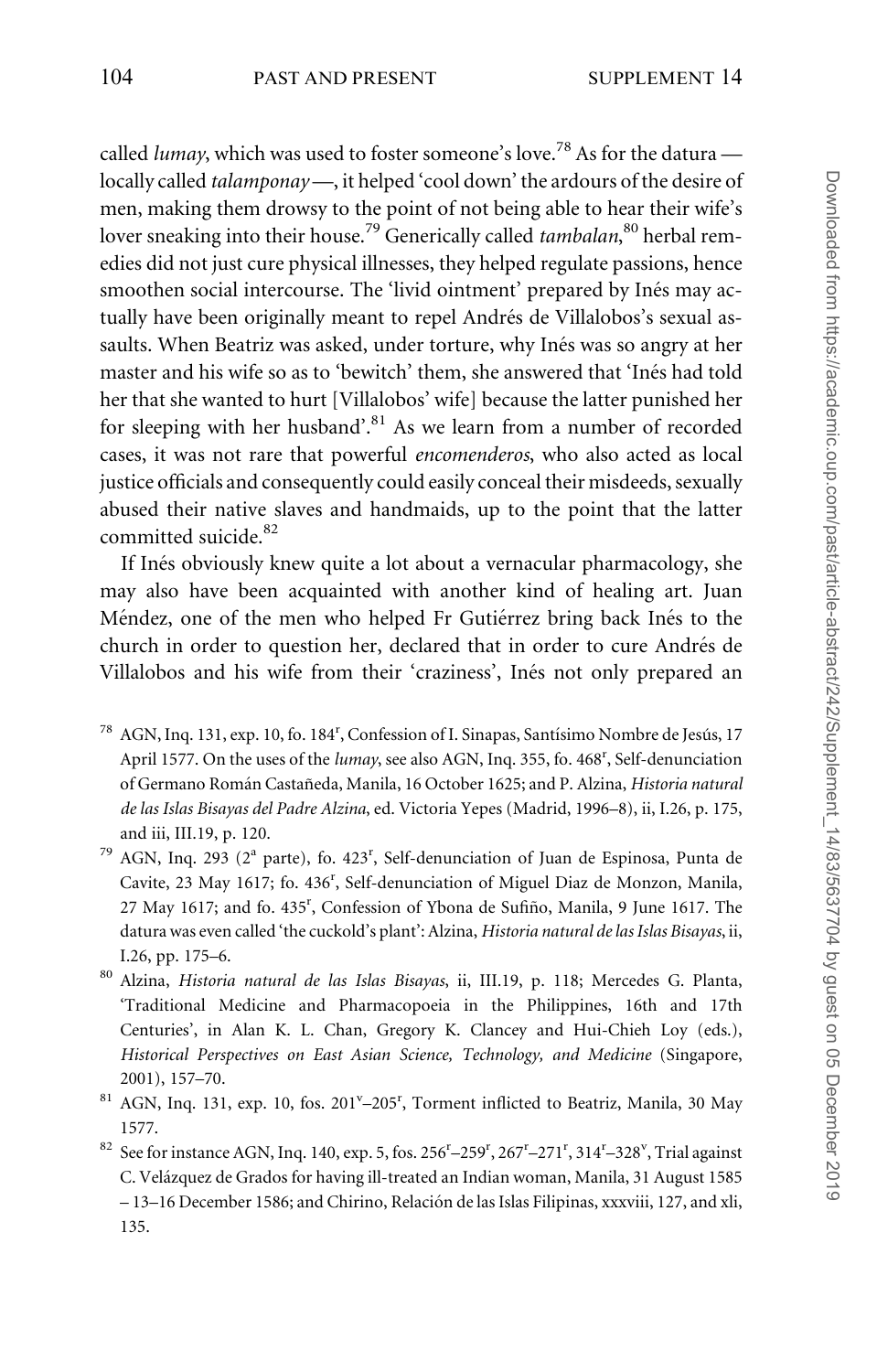antidote with 'sesame oil, roasted rice, and a variety of wild ginger' (luya bang  $lay$ <sup>83</sup> but also acted in a strange way for:

She told them that at nightfall she had to do a bailan to talk with her diwata and offer him a tibor, and that to this end she needed to bring gongs. And after the night had fallen, the aforesaid Sinapas did what she had said. She burnt some dead man's bones that she had gone to fetch by the late afternoon, and getting back to her bailan she took in her hands a dagger and a shield and started dancing to the sound of the gongs, and according to what this witness [Juan Méndez] managed to grasp, she was invoking the devil, for soon she sat down, and having made the dagger's blade slide down along her hand palm until it bled, she said everything was over. And grabbing the tiborshe had brought as an offering, she threw it in the sea. $84$ 

Inés was then playing the role of another *dramatis personae*, namely that of a babaylan, a local ritual specialist. In both Luzon and the Visayas, the spiritinvoking ceremony she had hastily set up was usually called a maganito, from the root-word anito designating a spiritual entity whose scope of action was deemed territorially smaller and more case-specific than that of the highranking 'deities' (*diwata*).<sup>85</sup> Maganitos were trance possession rituals during which the incumbent was 'seized' by a spirit up to the point of losing consciousness.<sup>86</sup> After the spirit had deciphered the cause of the patient's social unease or physical disease, and divulged the appropriate penance or remedy, the ritual had to come to a close with a propitiatory offering  $-$  in Inés' case, a 'jar of Chinese design' (tibor).<sup>87</sup> This kind of ceremony was well known to the Spaniards, as many authors — including Antonio Pigafetta, the chronicler of

- <sup>83</sup> According to Fr Blas de la Madre de Dios, the ground leaves of the luya bang lay mispelled luya tan flay by the governor's clerk - were used to cure someone who had been either 'bewitched or bitten by a venomous animal/insect' (envenenado o hechizad<sup>do</sup> picadas y mojadas sus ojas se unta al cuerpo del dho): APAF, 847/2, I, fos.  $8^{r-v}$ ,  $32^{r-v}$ .
- 84 AGN, Inq. 131, exp. 10, fo. 179<sup>r</sup>, Testimony of J. Méndez, Santísimo Nombre de Jesús, 17 April 1577.
- 85 Cantius J. Kobak, 'Ancient Pre-Hispanic Concept of Divinity, the Spirit-World, Sacrifices, Rites and Rituals among the Bisayans in the Philippines', Philippiniana Sacra, xxxvii, 111 (2002), 411–78.
- <sup>86</sup> Alzina, Historia natural de las Islas Bisayas, ii, III.13, pp. 83–4, 86.
- <sup>87</sup> Imported from China since the early Ming period, these tibores were highly sought-after prestige items among Visayan worthies. The jars displaying a 'snake design' (inalasan) fetched the highest prices. See Alonso de Mentrida, Vocabulario de la lengua bisaya, hiligueina y haraya (Manila, 1841; first pubd 1637), ii, 123. Manila's Spanish merchants also traded in *tibores*. At the time of the Diego de Ávila affair, thirty were stored in the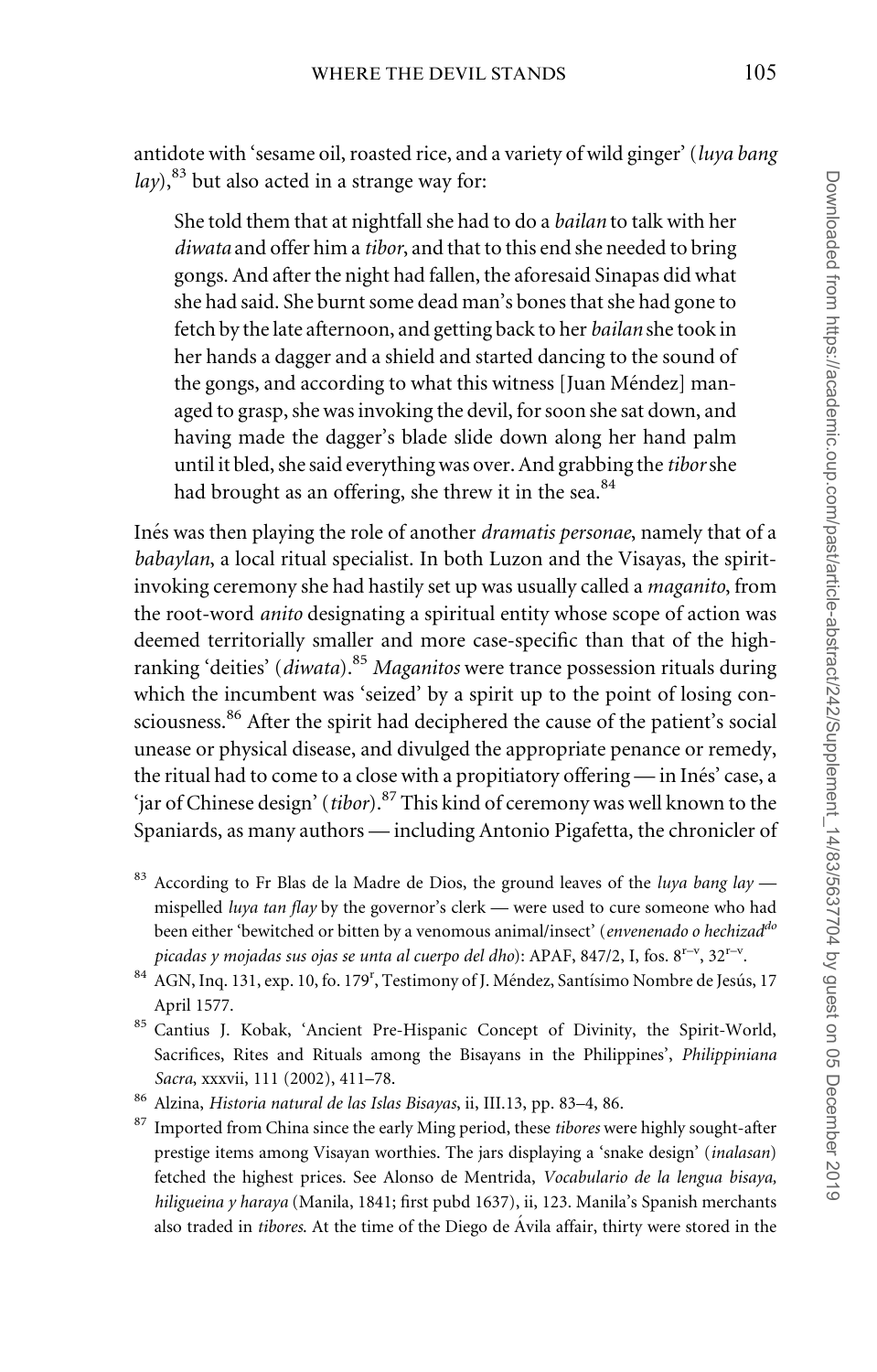Magellan's 1519–22 expedition, and Legazpi himself — had described it in minute detail.<sup>88</sup> While they were often thought of by clerics and encomenderos as devil-worshipping rituals, the maganitos were actually more akin to healing rituals, and they were even held during rites of passage to ward off evil spirits (especially at childbirth).89 According to a Visayan myth recorded in the Codex Boxer, an anonymous text dating from around 1590, the arch-ancestor of the babaylan, a woman named Sibac Omahelury, did create the maganito ritual not to 'bewitch' the living, but to spare Hell to the souls of the deceased and to have the latter live forever 'in feasts and happiness' (en bida rregalada y en banquetes).<sup>90</sup> To be sure, there existed 'sorcerers' among the Visayans, hideous child-stealing and blood-sucking creatures called onglo or asuang, but by all accounts they were the enemies, and not the auxiliaries, of medicine-women.<sup>91</sup>

Randomly employed by a Spanish witness and left untranslated by clerks and clerics, a triad of vernacular words - bailan, diwata and tibor- therefore opens a historicity trail that certainly does not lead to Madrid, nor to Mexico, but rather to the South China Sea and to south-east Asia, for if the babaylan's gongs and jars were of Chinese origin, their art looked very similar to that of Javanese dukuns or Cambodian spirit mediums.<sup>92</sup> Born by the mid 1540s, a couple of

 $^{92}$  Ethno-historical 'side-streaming' is always a risky business. Yet one cannot help making the comparison between the kind of trance-possession endured by the Filipino babaylan

royal warehouses, ready to be shipped to Mexico: AGI, Contad. 1200, fo. 185<sup>r</sup>, Manila, 19 January 1577.

<sup>88</sup> Xavier de Castro (ed.), Le voyage de Magellan (1519–1522): La relation d'Antonio Pigafetta et autres témoignages (Paris, 2007; first pubd 1524), xxiii, 150; AGI, Pat. 23, R 22, Relación muy circunstanciada de lo ocurrido en el Real y Campo de la Isla de Zebu´ de las Filipinas, July 1567, in Hidalgo Nuchera, Los primeros de Filipinas, doc. 30, p. 221; AGI, Pat. 24, R 25, Manila, 20 April 1572, in Rodríguez, HPASNJ, xiv, doc. 45, p. 94; AGI, Pat. 23, R 7, fo. 2r , Description of the Isles of the Ponant, c.1573.

 $89$  AGN, Inq. 293 (1<sup>a</sup> parte), fo. 261<sup>r</sup>, Memorandum about the *maganitos* used by the Natives in this Province of the Pintados, 1614. This memorandum, which lists tens of different maganitos, was written by the Holy Office Commissary, Fr Antonio de Porras, on the bewildering occasion of a *doña* from Manila's upper colonial society hiring a local babaylan in order to have her love rival perish: AGN, Inq. 298, exp. 10, fos. 203<sup>v</sup>-206<sup>v</sup>, Trial against María de Zaldívar for hechicería, Manila, October 1611–March 1612. For more on this document and on this affair, see Bertrand, Le Long remords de la conquête, 247 ff.

<sup>&</sup>lt;sup>90</sup> Codex Boxer, Lilly Library, Indiana University, Bloomington, LMC 2444, fos. 30<sup>v</sup>-32<sup>v</sup>.

<sup>&</sup>lt;sup>91</sup> Alzina, Historia natural de las Islas Bisayas, ii, III.18, pp. 115–18. On the long-term resilient clerical confusion of the *babaylan's* art with satanic witchcraft, see Carolyn Brewer, Shamanism, Catholicism, and Gender Relations in Colonial Philippines (1521– 1685): Women and Gender in the Early Modern World (Burlington, 2004).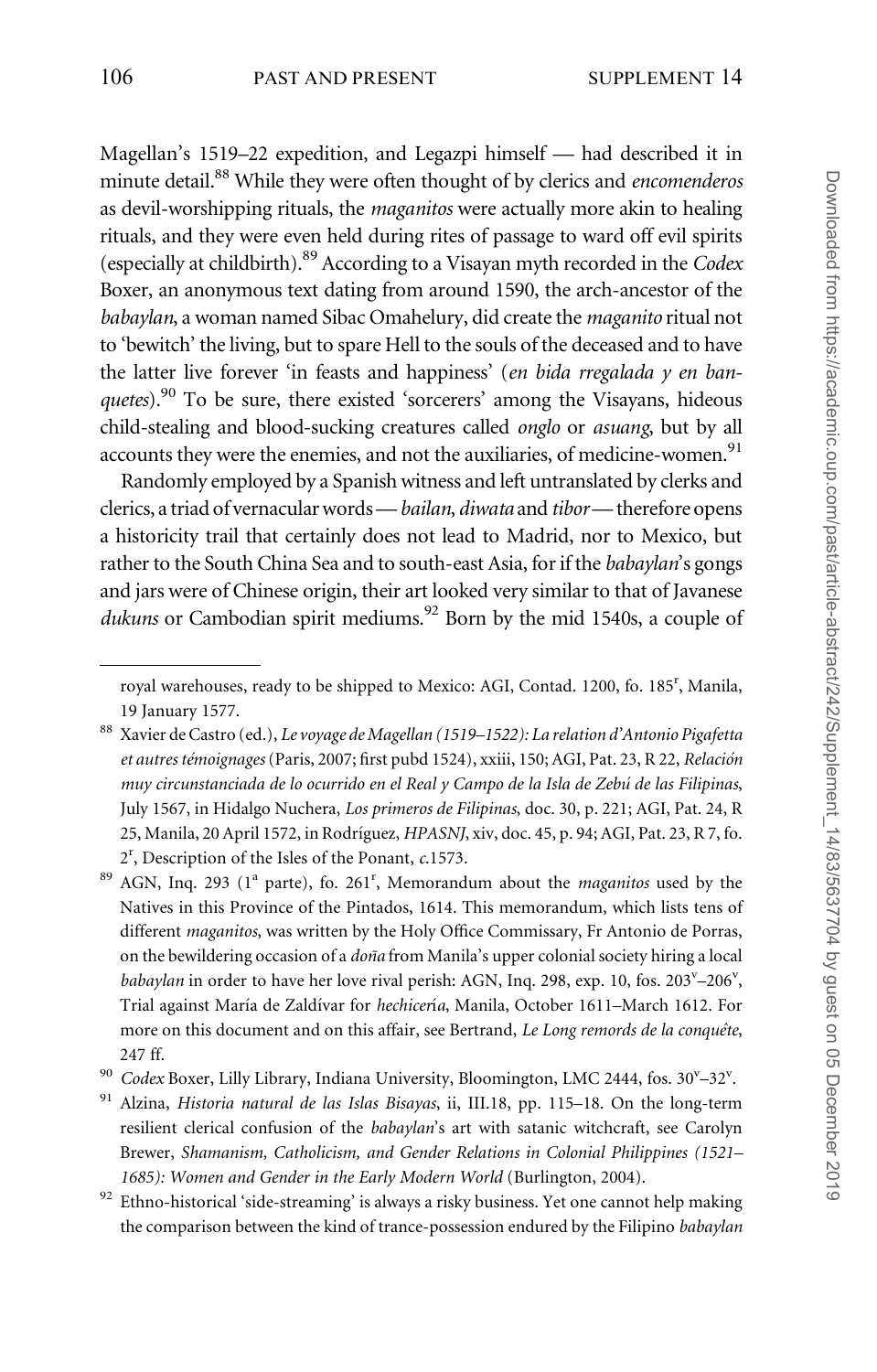years after the ships of the expedition of Ruy López de Villalobos briefly and inconsequentially anchored along the shores of Samar and Leyte, <sup>93</sup> Inés grew up in a world devoid of anything Spanish. Her conversion to Catholicism, at the time the Augustinians were conducting mass baptisms, in the late 1560s, left no deep imprint on her mind, since she was unable to remember the names of her 'godfathers' (*padrinos*).<sup>94</sup> Even if Inés was enslaved and tormented by Villalobos, her mindscape was never restricted to the Spaniards' world: her imaginary horizons extended to times and places that had not yet been captured by the Europeans and that would stay out of their reach for many decades to come. By not only acknowledging the fact that Francisco de Sande and Inés Sinapas inhabited the same social and physical space of Manila, but also by following to their ends the thin threads of their formative experiences — some leading to Spain, others to the South China Sea — one therefore escapes the fiction of a single, unified, monocentric imperial world, a fiction all too often uncritically endorsed by global history narratives.

Even in a dreadful situation such as an Inquisition trial, there may be hope for the weak. If both Inés and Beatriz were ultimately sentenced to 'public dismemberment' by Sande, no document actually brings undisputable evidence that the sentence was implemented. On the night of 31 May, and 1 June 1577, thanks to the help of her husband Andrés and of two Indian accomplices named Laloyon and Cabalin, Beatriz managed to escape from Manila's public jail and disappeared in the mangrove. She never was to be heard of again.<sup>95</sup> As for Diego, he was shipped to Mexico in 1579 in order to be

and that experienced by the Javanese dukun, all the more so since the Tagalog word employed to designate ritual specialists (catalona) is very probably of Malay origins (from keturunan, meaning the 'descent' of the spirit in the incumbent's body). Also, one cannot fail to register the many similarities between Filipino anitos and Burmese nat or Cambodian neak ta, since all are locale-bound tutelary spirits whose cult brings fertility either to crops or to women. See Alain Forest, Le culte des génies protecteurs au Cambodge: Analyse et traduction d'un corpus de textes sur les neak tâ (Paris, 1992).

<sup>93</sup> Villalobos's fleet briefy visited the two islands between January and August 1543 (Consuelo Varela, El viaje de don Ruy López de Villalobos a las Islas del Poniente, 1542– 1548 (Milan, 1983), p. 69 ff.

<sup>&</sup>lt;sup>94</sup> AGN, Inq. 131, exp. 10, fo. 182<sup>v</sup>, Confession of I. Sinapas, Santísimo Nombre de Jesús, 17 April 1577. On the spread of the *compadrazgo* system during mass baptisms in Cebu past 1568, see John Leddy Phelan, The Hispanization of the Philippines: Spanish Aims and Filipino Responses, 1565–1700 (Madison, 1959), 77–8.

<sup>&</sup>lt;sup>95</sup> AGI, Contad. 1200, fo. 399<sup>r</sup>, Register of punishments inflicted in *cámara de justicia* in 1577, Manila, 17 June 1577; AGN, Inq. 131, exp. 10, fos. 211<sup>v</sup>-217<sup>r</sup>, Interrogation of the alguacil mayor Juan López de Queto, Manila, 1-3 June 1577.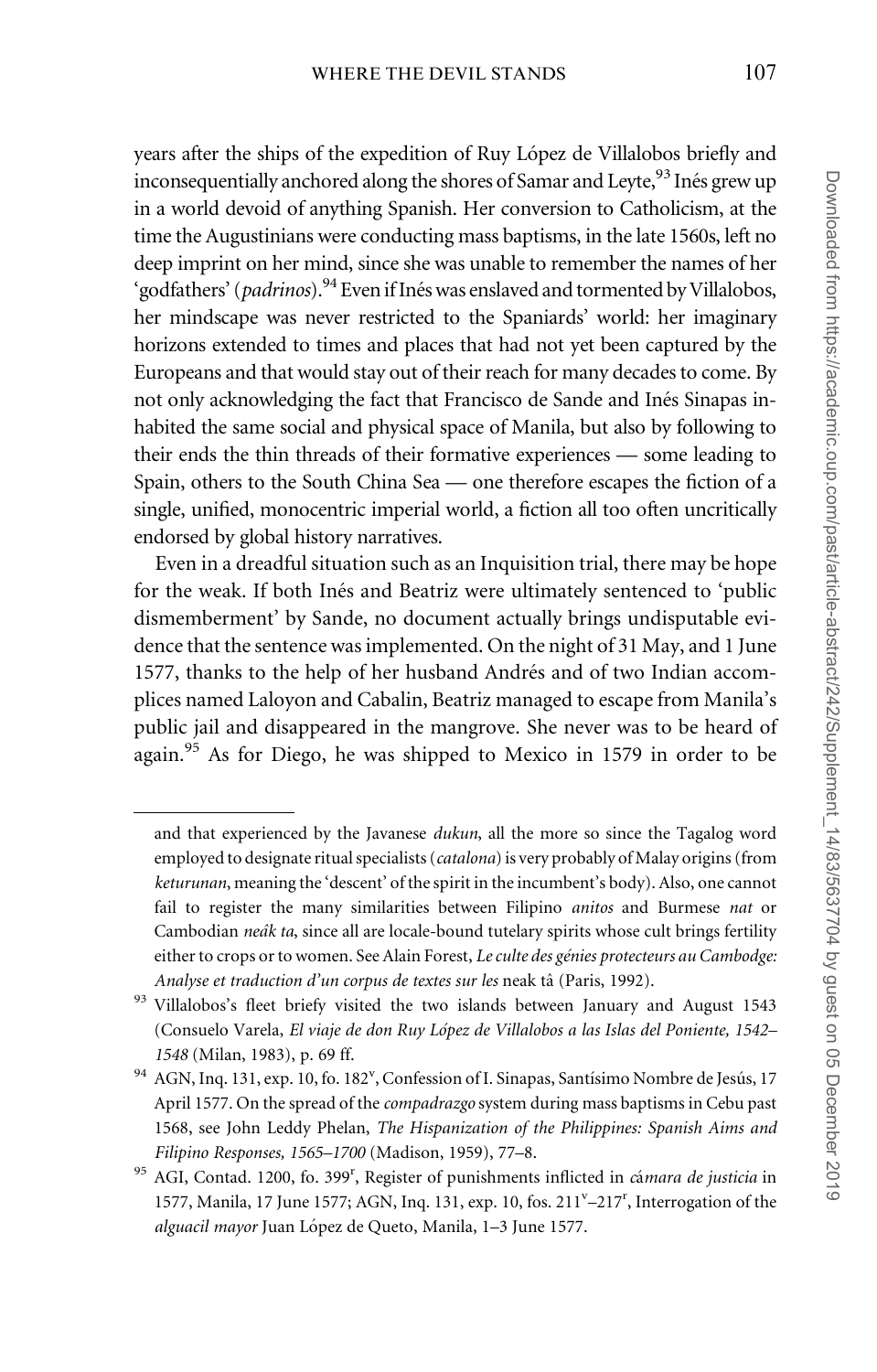transferred from New Spain to the Mediterranean Sea to serve on the king's galleys. But upon his arrival in Mexico City, he went to visit the Viceroy Martín Enríquez de Almansa, an old-time enemy of Francisco de Sande who, when shown the governor's sentence by the boy, 'told him to go back to his mother and laughed mockingly about what the aforesaid governor had done given the age of the muchacho'. Diego then showed up in the office of the President of the Holy Office Tribunal, Alonso Fernández de Bonilla, who, after having briefly questioned him, concluded that 'he was unable to carry on this examination and trial in the Inquisition tribunal' since 'when the case was opened in Manila, the accused could have been no older than 10'. At last, Bonilla told Diego to 'get back home', thereby setting him free from all charges.<sup>96</sup>

#### IV

## **CONCLUSION**

In 1577, barely a decade after the start of the so-called Spanish conquest of the Philippines, Manila was less a global city than a city of many worlds. If it was a hub of long-distance connections, not all those connections could be attributable solely to the actions of the Europeans. Some, like the one with China, best exemplified by Inés' ritual use of gongs and the small glazed earthenware salt-cellar in which she kept her 'livid ointment', could be traced back to the fourteenth century, hence to a time when Europe had no hold on Asia's destiny.<sup>97</sup> The in-depth study of one single set of archival materials — the Diego de Ávila case, by all standards a very parochial affair — therefore makes it possible to access a host of conflicting moral worlds and distinct lived experiences that cohabited in the very same, small-scale social space.

- $^{96}$  AGN, Inq. 131, exp. 10, fos. 174 $^{\rm v}$ –175 $^{\rm v}$ , Life narrative of D. de Ávila as told to Inquisitor A. F. Bonilla, Mexico, 14 January 1580. A. F. Bonilla was an experienced judge, who had taken part in the creation (plantación) of the Holy Office Tribunal in Mexico in 1570 and been promoted to the rank of Inquisitor in 1573. As shown by his very cautious attitude during the 1574 trial of several cabin boys who had served on the ships of the British privateer John Hawkins — and whom he was reluctant to consider guilty of apostasy since they were too young to have known true Catholicism before adhering to Anglicanism — Bonilla did not take lightly the issue of the age of the accused brought before him. See AHN, Inq., L.1047, fo. 268<sup>r</sup>, Dr P. Moya de Contreras to the Suprema, Mexico, 10 October 1573; AHN, Inq., L.1047, fo. 253<sup>v</sup> ff., Inquisitor A. F. Bonilla to the Suprema, Mexico, 4 April 1574.
- <sup>97</sup> Kamer Aga-Oglu, 'Ming Porcelain from Sites in the Philippines', Archives of the Chinese Art Society of America, xvii (1963), 7–19; Laura Lee Junker, 'Craft Goods Specialization and Prestige Goods Exchange in Philippine Kingdoms of the 15th and 16th Centuries', Asian Perspectives, xxxii, 1 (1993).